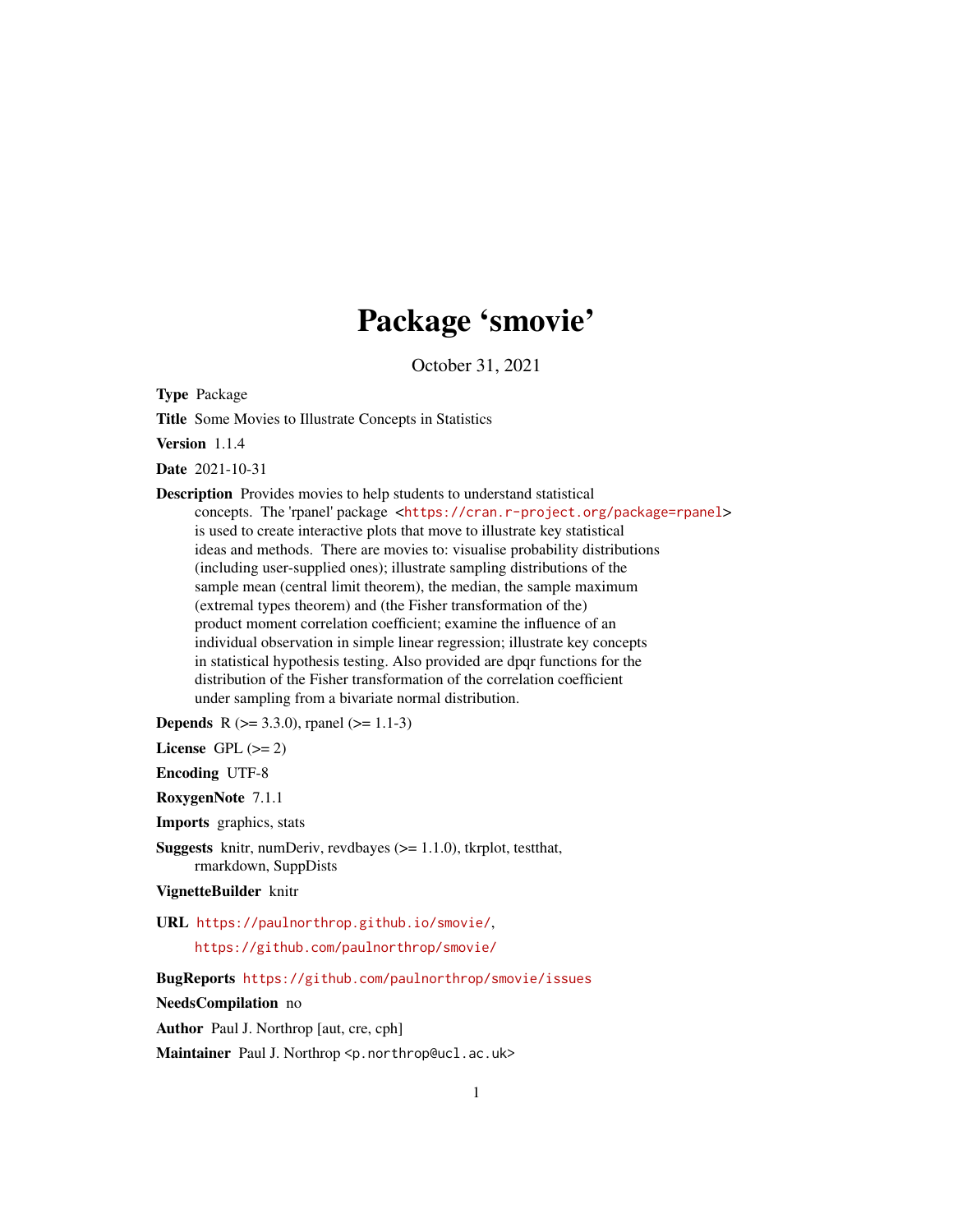<span id="page-1-0"></span>Repository CRAN

Date/Publication 2021-10-31 05:30:02 UTC

# R topics documented:

| Index | 29 |
|-------|----|
|       |    |
|       |    |
|       |    |
|       |    |
|       |    |
|       |    |
|       |    |
|       |    |
|       |    |
|       |    |
|       |    |
|       |    |
|       |    |

<span id="page-1-1"></span>

clt *Central Limit Theorem (CLT)*

# Description

A movie to illustrate the ideas of the sampling distribution of a mean and the central limit theorem.

```
clt(
  n = 20,
  distn,
  params = list(),panel_plot = TRUE,
  hscale = NA,
  vscale = hscale,
  n\_add = 1,
  delta_n = 1,
  arrow = TRUE,
  leg\_cex = 1.25,
  ...
\overline{\phantom{a}}
```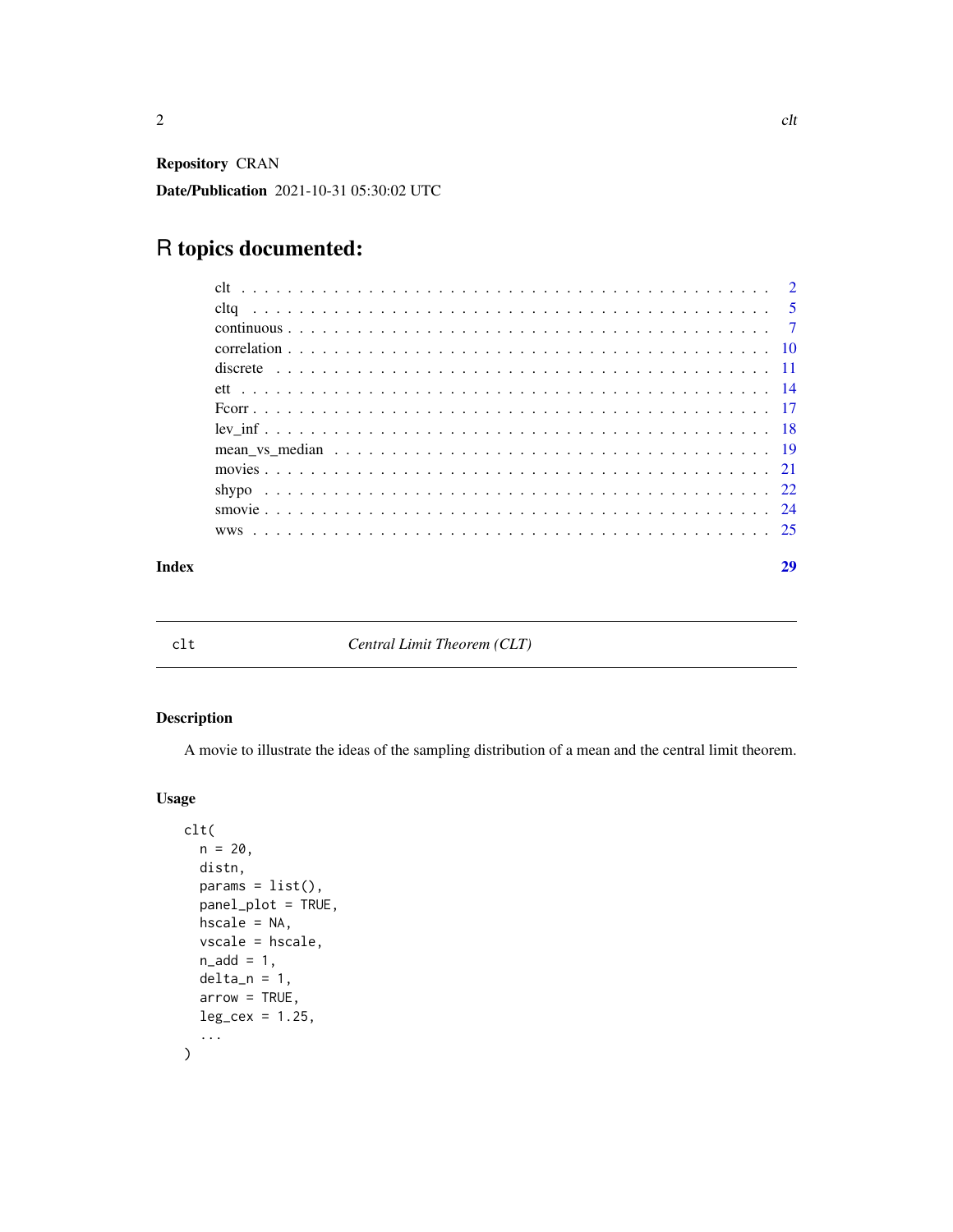# <span id="page-2-0"></span>Arguments

| n              | An integer scalar. The size of the samples drawn from the distribution chosen<br>using distn.                                                                                                                                                                                                                                                                                                                                         |
|----------------|---------------------------------------------------------------------------------------------------------------------------------------------------------------------------------------------------------------------------------------------------------------------------------------------------------------------------------------------------------------------------------------------------------------------------------------|
| distn          | A character scalar specifying the distribution from which observations are sam-<br>pled. Distributions "beta", "binomial", "chisq", "chi-squared", "exponential",<br>"f", "gamma", "geometric", "gev", "gp", "hypergeometric", "lognormal",<br>"log-normal", "negative binomial", "normal", "poisson", "t", "uniform"<br>and "weibull" are recognised, case being ignored.                                                            |
|                | If distn is not supplied then $distn = "exponential"$ is used.                                                                                                                                                                                                                                                                                                                                                                        |
|                | The "gev" and "gp" cases use the gev and gp distributional functions in the<br>revdbayes package.                                                                                                                                                                                                                                                                                                                                     |
|                | The other cases use the distributional functions in the stats-package. If distn<br>= "gamma" then the (shape, rate) parameterisation is used. If scale is sup-<br>plied via params then rate is inferred from this. If distn = "negative binomial"<br>then the (size, prob) parameterisation is used. If mu is supplied via params<br>then prob is inferred from this (and size). If distn = "beta" then ncp is forced<br>to be zero. |
| params         | A named list of additional arguments to be passed to the density function asso-<br>ciated with distribution distn. The (shape, rate) parameterisation is used for<br>the gamma distribution (see GammaDist) even if the value of the scale parame-<br>ter is set using params.                                                                                                                                                        |
|                | If a parameter value is not supplied then the default values in the relevant dis-<br>tributional function set using distn are used, except for "beta" (shape1 =<br>2, shape $2 = 2$ ), "chisq" (df = 4), "f" (df1 = 4, df2 = 8), "gev" (shape = $0.2$ ).<br>"gamma" (shape = 2, "gp" (shape = $0.1$ ), "poisson" (lambda = $5$ ) and "t" (df<br>$= 4$ ) and "weibull" (shape $= 2$ ).                                                 |
| panel_plot     | A logical parameter that determines whether the plot is placed inside the panel<br>(TRUE) or in the standard graphics window (FALSE). If the plot is to be placed<br>inside the panel then the tkrplot library is required.                                                                                                                                                                                                           |
| hscale, vscale | Numeric scalars. Scaling parameters for the size of the plot when panel_plot =<br>TRUE. The default values are 1.4 on Unix platforms and 2 on Windows platforms.                                                                                                                                                                                                                                                                      |
| n_add          | An integer scalar. The number of simulated datasets to add to each new frame<br>of the movie.                                                                                                                                                                                                                                                                                                                                         |
| delta_n        | A numeric scalar. The amount by which n is increased (or decreased) after one<br>click of the $+$ (or -) button in the parameter window.                                                                                                                                                                                                                                                                                              |
| arrow          | A logical scalar. Should an arrow be included to show the simulated sample<br>mean from the top plot being placed into the bottom plot?                                                                                                                                                                                                                                                                                               |
| leg_cex        | The argument cex to legend. Allows the size of the legend to be controlled<br>manually.                                                                                                                                                                                                                                                                                                                                               |
| $\cdots$       | Additional arguments to the rpanel functions rp. button and rp. doublebutton,<br>not including panel, variable, title, step, action, initval, range.                                                                                                                                                                                                                                                                                  |

# Details

Loosely speaking, a consequence of the [Central Limit Theorem](https://en.wikipedia.org/wiki/Central_limit_theorem) is that the mean of a large number of independent and identically distributed random variables, each with mean  $\mu$  and finite standard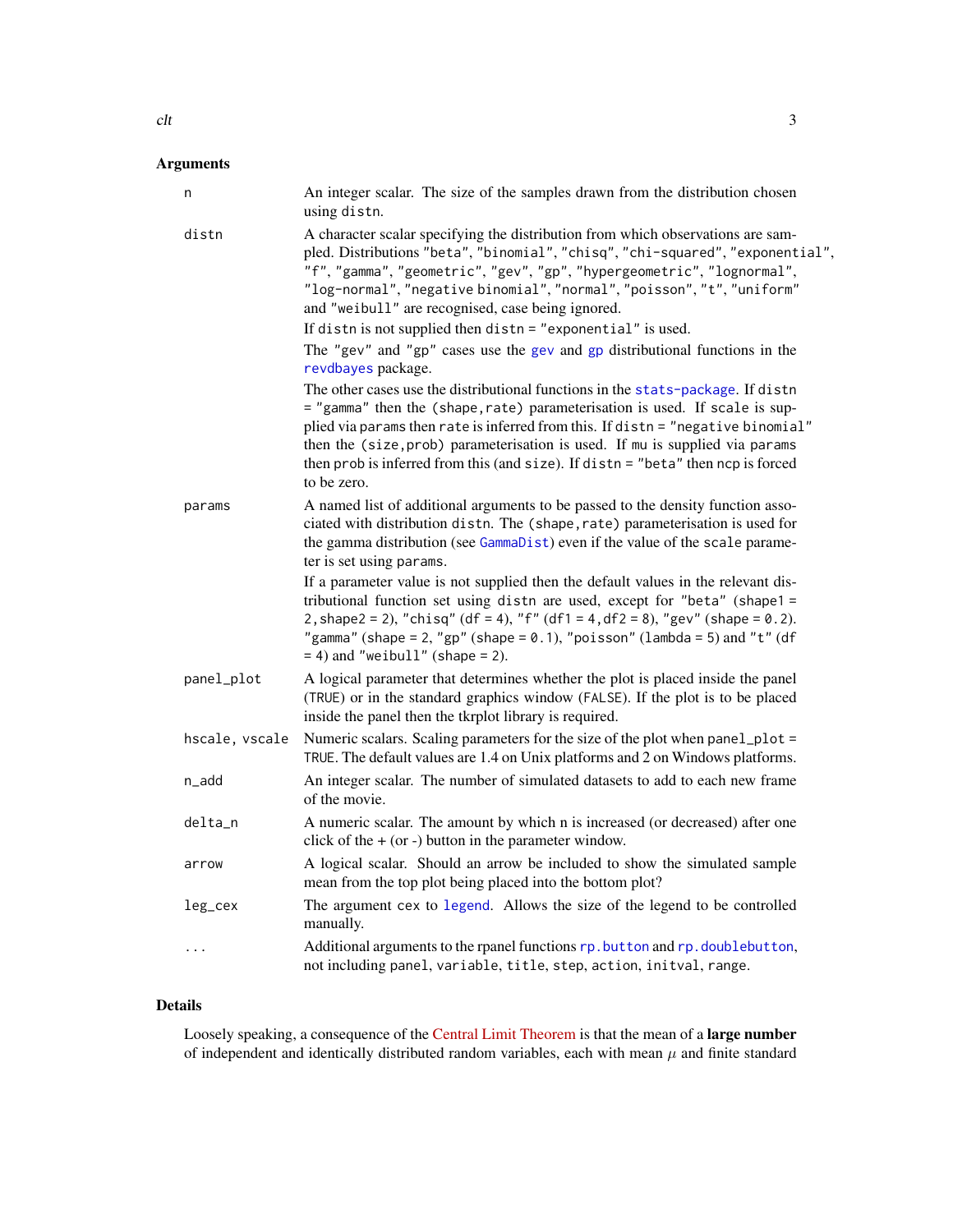deviation  $\sigma$ , has **approximately** a normal distribution, even if these original variables are not normally distributed.

This movie considers examples where this limiting result holds and illustrates graphically the closeness of the limiting approximation provided by the relevant normal limit to the true finite- $n$  distribution. Of course, when distn = "normal" this result is exact.

Samples of size n are repeatedly simulated from the distribution chosen using distn. These samples are summarized using a plot that appears at the top of the movie screen. For each sample the mean of these n values is calculated, stored and added to another plot, situated below the first plot. This plot is either a histogram or an empirical c.d.f., chosen using a radio button. A [rug](#page-0-0) is added to a histogram provided that it contains no more than 1000 points.

The p.d.f. (for a continuous variable) or p.m.f. (for a discrete variable) of the original variables is added to the top plot.

Once it starts, four aspects of this movie are controlled by the user.

- There are buttons to increase (+) or decrease (-) the sample size, that is, the number of values over which a mean is calculated.
- Each time the button labelled "simulate another n\_add samples of size n" is clicked n\_add new samples are simulated and their sample mean are added to the bottom histogram.
- There is a button to switch the bottom plot from displaying a histogram of the simulated means and the limiting normal p.d.f. to the empirical c.d.f. of the simulated data and the limiting normal c.d.f.
- There is a checkbox to add to the bottom plot the approximate (large n) normal p.d.f./c.d.f. There is a checkbox to add to the bottom plot the approximate (<br>(with mean  $\mu$  and standard deviation  $\sigma/\sqrt{n}$ ), implied by the CLT.

#### Value

Nothing is returned, only the animation is produced.

#### See Also

[movies](#page-20-1): a user-friendly menu panel.

[smovie](#page-23-1): general information about smovie.

[cltq](#page-4-1): Central Limit Theorem for sample quantiles.

#### Examples

```
# Exponential data
clt()
# Uniform data
clt(distn = "uniform")
# Poisson data
clt(distn = "poisson")
```
<span id="page-3-0"></span>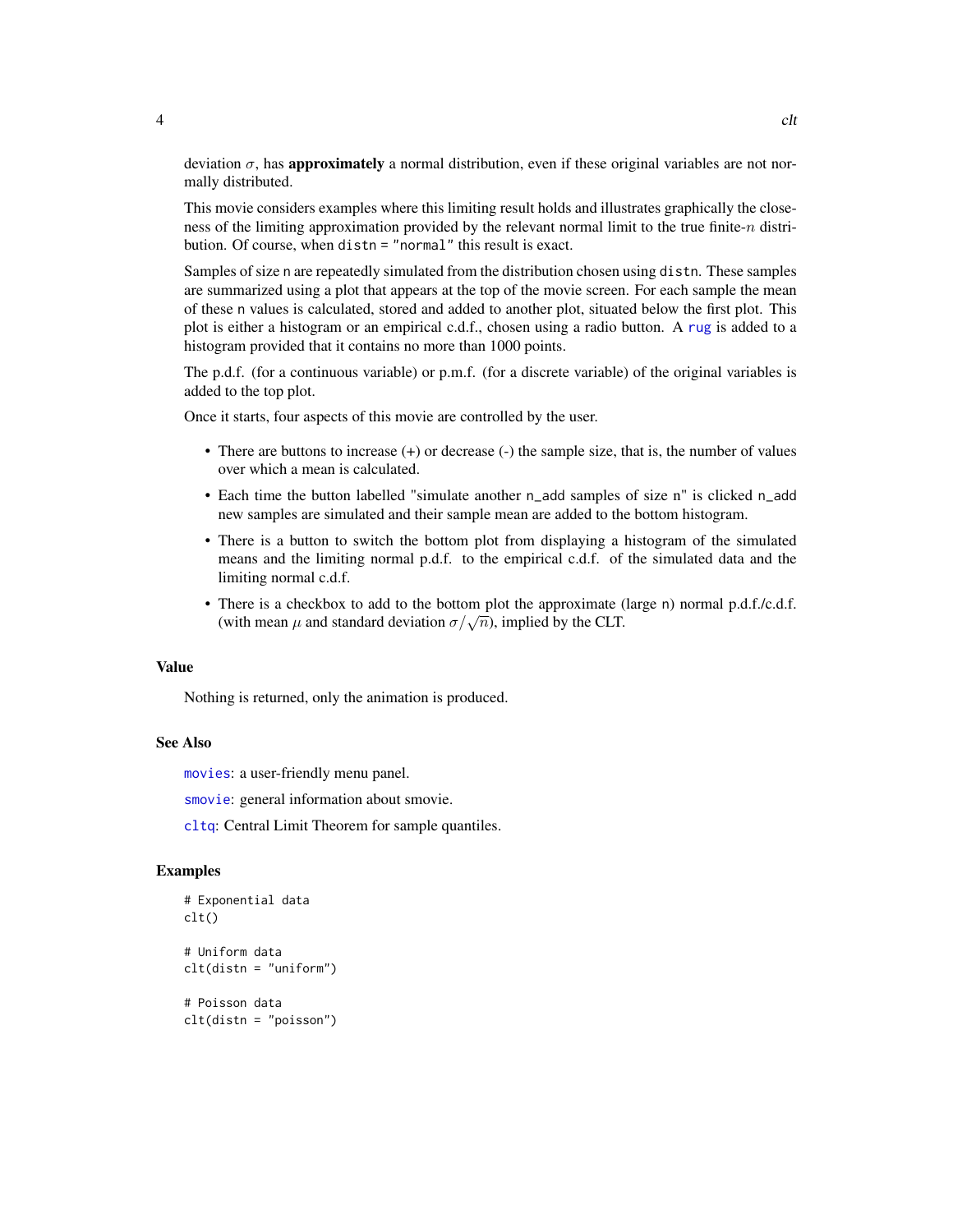# <span id="page-4-1"></span><span id="page-4-0"></span>Description

A movie to illustrate the ideas of the sampling distribution of the sample 100p% quantile and the central limit theorem for sample quantiles.

# Usage

```
cltq(
  n = 20,
  p = 0.5,
  distn,
  params = list(),type = 7,
  panel_plot = TRUE,
  hscale = NA,
  vscale = hscale,
  n\_add = 1,
  delta_n = 1,
  arrow = TRUE,leg\_cex = 1.25,
  ...
\mathcal{L}
```

| n      | An integer scalar. The size of the samples drawn from the distribution chosen<br>using distn.                                                                                                                                                                                                             |
|--------|-----------------------------------------------------------------------------------------------------------------------------------------------------------------------------------------------------------------------------------------------------------------------------------------------------------|
| p      | A numeric scalar in $(0, 1)$ . The value of $p$ .                                                                                                                                                                                                                                                         |
| distn  | A character scalar specifying the (continuous) distribution from which observa-<br>tions are sampled. Distributions "beta", "chisq", "chi-squared", "exponential",<br>"f", "gamma", "gev", "gp", "lognormal", "log-normal", "normal", "t",<br>"uniform" and "weibull" are recognised, case being ignored. |
|        | If distn is not supplied then $distn = "exponential"$ is used.                                                                                                                                                                                                                                            |
|        | The "gev" and "gp" cases use the gev and gp distributional functions in the<br>revdbayes package.                                                                                                                                                                                                         |
|        | The other cases use the distributional functions in the stats-package. If distn<br>= "gamma" then the (shape, rate) parameterisation is used. If scale is sup-<br>plied via params then rate is inferred from this. If distn = "beta" then ncp is<br>forced to be zero.                                   |
| params | A named list of additional arguments to be passed to the density function asso-<br>ciated with distribution distn. The (shape, rate) parameterisation is used for<br>the gamma distribution (see GammaDist) even if the value of the scale parame-<br>ter is set using params.                            |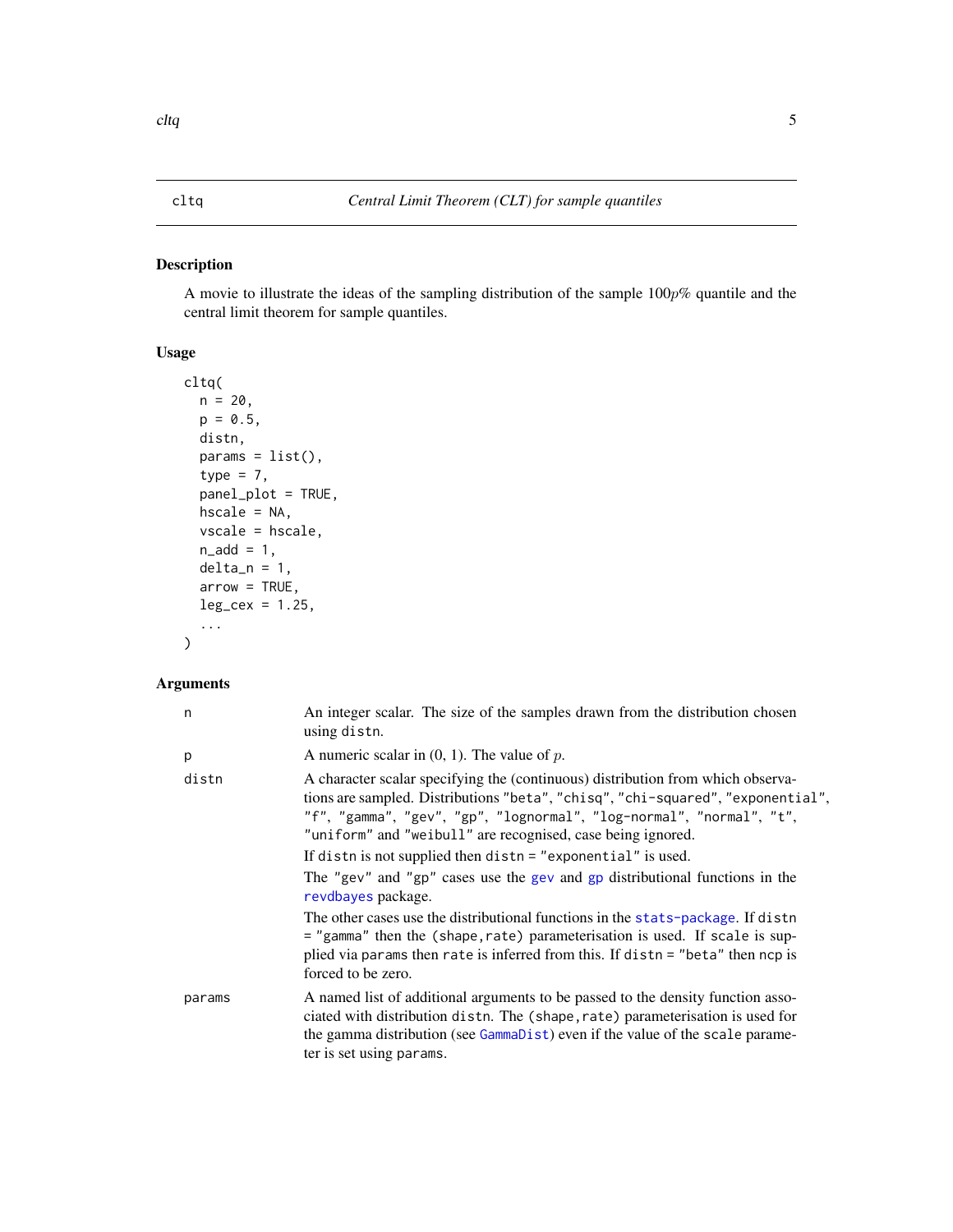<span id="page-5-0"></span>

|                | If a parameter value is not supplied then the default values in the relevant dis-<br>tributional function set using distn are used, except for "beta" (shape1 =<br>2, shape $2 = 2$ ), "chisq" (df = 4), "f" (df1 = 4, df2 = 8), "gev" (shape = 0.2).<br>"gamma" (shape = 2, "gp" (shape = $0.1$ ), "t" (df = 4) and "weibull" (shape<br>$= 2$ ). |
|----------------|---------------------------------------------------------------------------------------------------------------------------------------------------------------------------------------------------------------------------------------------------------------------------------------------------------------------------------------------------|
| type           | An integer between 1 and 9. The value of the argument type to be passed to<br>quantile to when calculating a sample quantile.                                                                                                                                                                                                                     |
| panel_plot     | A logical parameter that determines whether the plot is placed inside the panel<br>(TRUE) or in the standard graphics window (FALSE). If the plot is to be placed<br>inside the panel then the tkrplot library is required.                                                                                                                       |
| hscale, vscale | Numeric scalars. Scaling parameters for the size of the plot when panel_plot =<br>TRUE. The default values are 1.4 on Unix platforms and 2 on Windows platforms.                                                                                                                                                                                  |
| n_add          | An integer scalar. The number of simulated datasets to add to each new frame<br>of the movie.                                                                                                                                                                                                                                                     |
| delta_n        | A numeric scalar. The amount by which n is increased (or decreased) after one<br>click of the $+$ (or -) button in the parameter window.                                                                                                                                                                                                          |
| arrow          | A logical scalar. Should an arrow be included to show the simulated sample<br>quantile from the top plot being placed into the bottom plot?                                                                                                                                                                                                       |
| leg_cex        | The argument cex to legend. Allows the size of the legend to be controlled<br>manually.                                                                                                                                                                                                                                                           |
| .              | Additional arguments to the rpanel functions rp. but ton and rp. doublebut ton,<br>not including panel, variable, title, step, action, initval, range.                                                                                                                                                                                            |
|                |                                                                                                                                                                                                                                                                                                                                                   |

#### Details

Loosely speaking, a consequence of the CLT for sample quantiles is that the  $100p\%$  sample quantile of a large number of identically distributed random variables, each with probability density function f and 100p% quantile  $\xi(p)$ , has **approximately** a normal distribution. See, for example, Lehmann (1999) for a precise statement and conditions.

This movie considers examples where this limiting result holds and illustrates graphically the closeness of the limiting approximation provided by the relevant normal limit to the true finite- $n$  distribution.

Samples of size n are repeatedly simulated from the distribution chosen using distn. These samples are summarized using a plot that appears at the top of the movie screen. For each sample the  $100p\%$ sample quantile of these n values is calculated, stored and added to another plot, situated below the first plot. This plot is either a histogram or an empirical c.d.f., chosen using a radio button. A [rug](#page-0-0) is added to a histogram provided that it contains no more than 1000 points.

The p.d.f. of the original variables is added to the top plot.

Once it starts, four aspects of this movie are controlled by the user.

- There are buttons to increase (+) or decrease (-) the sample size, that is, the number of values for which a sample quantile is calculated.
- Each time the button labelled "simulate another n\_add samples of size n" is clicked n\_add new samples are simulated and their sample quantile are added to the bottom histogram.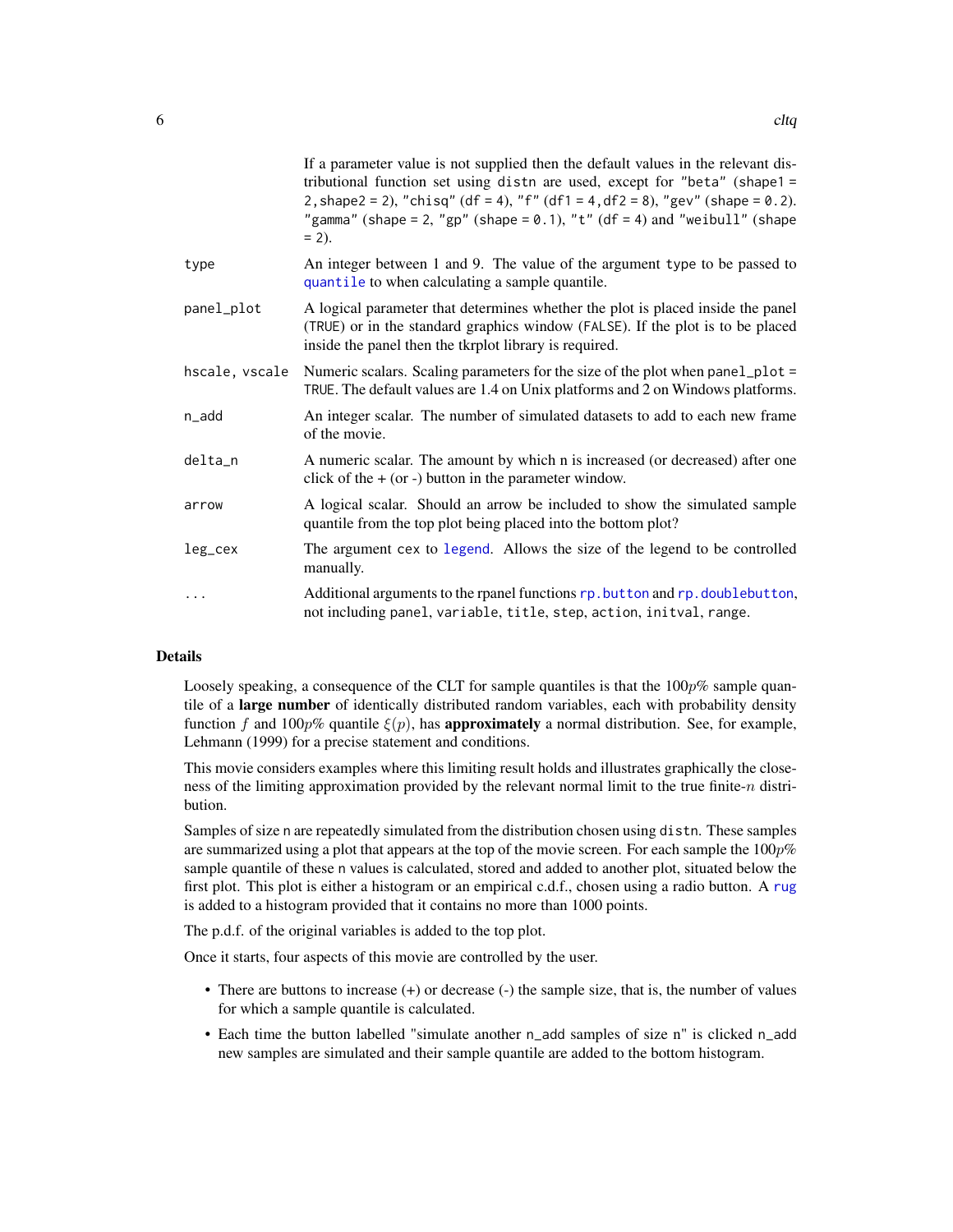#### <span id="page-6-0"></span>continuous 7

- There is a button to switch the bottom plot from displaying a histogram of the simulated sample quantiles and the limiting normal p.d.f. to the empirical c.d.f. of the simulated data and the limiting normal c.d.f.
- There is a checkbox to add to the bottom plot the approximate (large  $n$ ) normal p.d.f./c.d.f. implied by the CLT for sample quantiles: the mean is equal to  $\xi(p)$  and standard deviation is equal to  $\sqrt{p}\sqrt{q}/nf(\xi(p))$ , where  $q = 1 - p$ .

#### Value

Nothing is returned, only the animation is produced.

#### References

Lehman, E. L. (1999) *Elements of Large-Sample Theory*, Springer-Verlag, London. doi: [10.1007/](https://doi.org/10.1007/b98855) [b98855](https://doi.org/10.1007/b98855)

#### See Also

[movies](#page-20-1): a user-friendly menu panel.

[smovie](#page-23-1): general information about smovie.

[clt](#page-1-1): Central Limit Theorem.

#### Examples

# Exponential data cltq() # Uniform data  $cltq(distn = "t", \text{params} = list(df = 2))$ 

<span id="page-6-1"></span>continuous *Univariate Continuous Distributions: p.d.f and c.d.f.*

#### Description

A movie to illustrate how the probability density function (p.d.f.) and cumulative distribution function (c.d.f.) of a continuous random variable depend on the values of its parameters.

```
continuous(
  distn,
  var_range = NULL,
  params = list(),
  param\_step = list(),param_range = list(),p_{\text{v}ee} = NULL,
```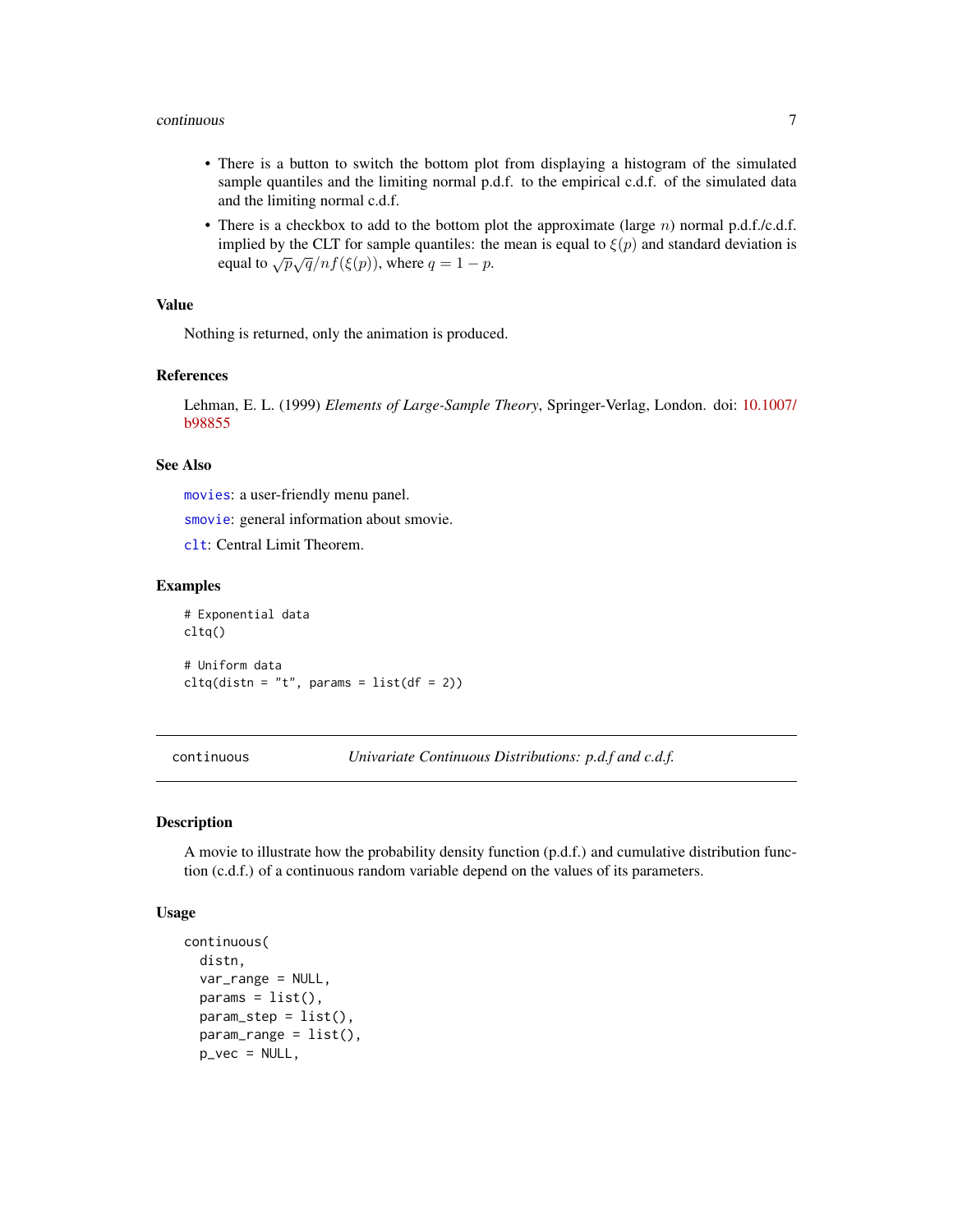```
smallest = 0.01,
  plot\_par = list(),panel_plot = TRUE,
  hscale = NA,vscale = \n  <i>hscale</i>,...
\lambda
```

| distn       | Either a character string or a function to choose the continuous random variable.                                                                                                                                                                                                                                                                                                                                                                                                                                                                                                                                                                                                                                                                                                                                                                                                    |
|-------------|--------------------------------------------------------------------------------------------------------------------------------------------------------------------------------------------------------------------------------------------------------------------------------------------------------------------------------------------------------------------------------------------------------------------------------------------------------------------------------------------------------------------------------------------------------------------------------------------------------------------------------------------------------------------------------------------------------------------------------------------------------------------------------------------------------------------------------------------------------------------------------------|
|             | Strings "beta", "cauchy", "chisq" "chi-squared", "exponential", "f",<br>"gamma", "gev", "gp", "lognormal", "log-normal", "normal", "t", "uniform"<br>and "weibull" are recognised, case being ignored. The relevant distributional<br>functions dxxx and pxxx in the stats-package are used. The abbreviations<br>xxx are also recognised. The "gev" and "gp" cases use the gev and gp dis-<br>tributional functions in the revdbayes package. If distn = "gamma" then the<br>(shape, rate) parameterisation is used, unless a value for scale is provided<br>via the argument params when the (shape, scale) parameterisation is used.<br>Valid functions are set up like a standard distributional function dxxx, with first<br>argument x, last argument log and with arguments to set the parameters of the<br>distribution in between. See the CRAN task view on distributions. |
|             | If distn is not supplied then distn $=$ "normal" is used.                                                                                                                                                                                                                                                                                                                                                                                                                                                                                                                                                                                                                                                                                                                                                                                                                            |
| var_range   | A numeric vector of length 2. Can be used to set a fixed range of values over<br>which to plot the p.d.f. and c.d.f., in order better to see the effects of changing<br>the parameter values. If var_range is set then it overrides p_vec (see below).                                                                                                                                                                                                                                                                                                                                                                                                                                                                                                                                                                                                                               |
| params      | A named list of initial parameter values with which to start the movie. If distn<br>is a string and a particular parameter value is not supplied then the following val-<br>ues are used. "beta": shape1 = 2, shape2 = 2, ncp = 0; "cauchy": location<br>$= 0$ , scale = 1; "chi-squared": df = 4, ncp = 0; "exponential": rate = 1;<br>"f": $df1 = 4$ , $df2 = 8$ , $ncp = 0$ ; "gamma": shape = 2, rate = 1; "gev": loc =<br>$0, scale = 1, shape = 0.1; "gp": loc = 0, scale = 1, shape = 0.1; "lognormal":$<br>meanlog = $0$ , sdlog = 1; "normal": mean = $0$ , sd = 1; "t": df = $4$ , ncp = $0$ ; "uniform":<br>$min = 0, max = 1;$ "weibull": shape = 2, scale = 1.                                                                                                                                                                                                          |
|             | If distn is a function then params must set any required parameters.                                                                                                                                                                                                                                                                                                                                                                                                                                                                                                                                                                                                                                                                                                                                                                                                                 |
|             | If parameter value is outside the corresponding range specified by param_range<br>then it is set to the closest limit of the range.                                                                                                                                                                                                                                                                                                                                                                                                                                                                                                                                                                                                                                                                                                                                                  |
| param_step  | A named list of the amounts by which the respective parameters in params are<br>increased/decreased after one click of the +/- button. If distn is a function<br>then the default is 0.1 for all parameters. If distn is a string then a sensible<br>distribution-specific default is set internally.                                                                                                                                                                                                                                                                                                                                                                                                                                                                                                                                                                                |
| param_range | A named list of the ranges over which the respective parameters in params are<br>allowed to vary. Each element of the list should be a vector of length 2: the<br>first element gives the lower limit of the range, the second element the upper<br>limit. Use NA to impose no limit. If distn is a function then all parameters are<br>unconstrained.                                                                                                                                                                                                                                                                                                                                                                                                                                                                                                                               |

<span id="page-7-0"></span>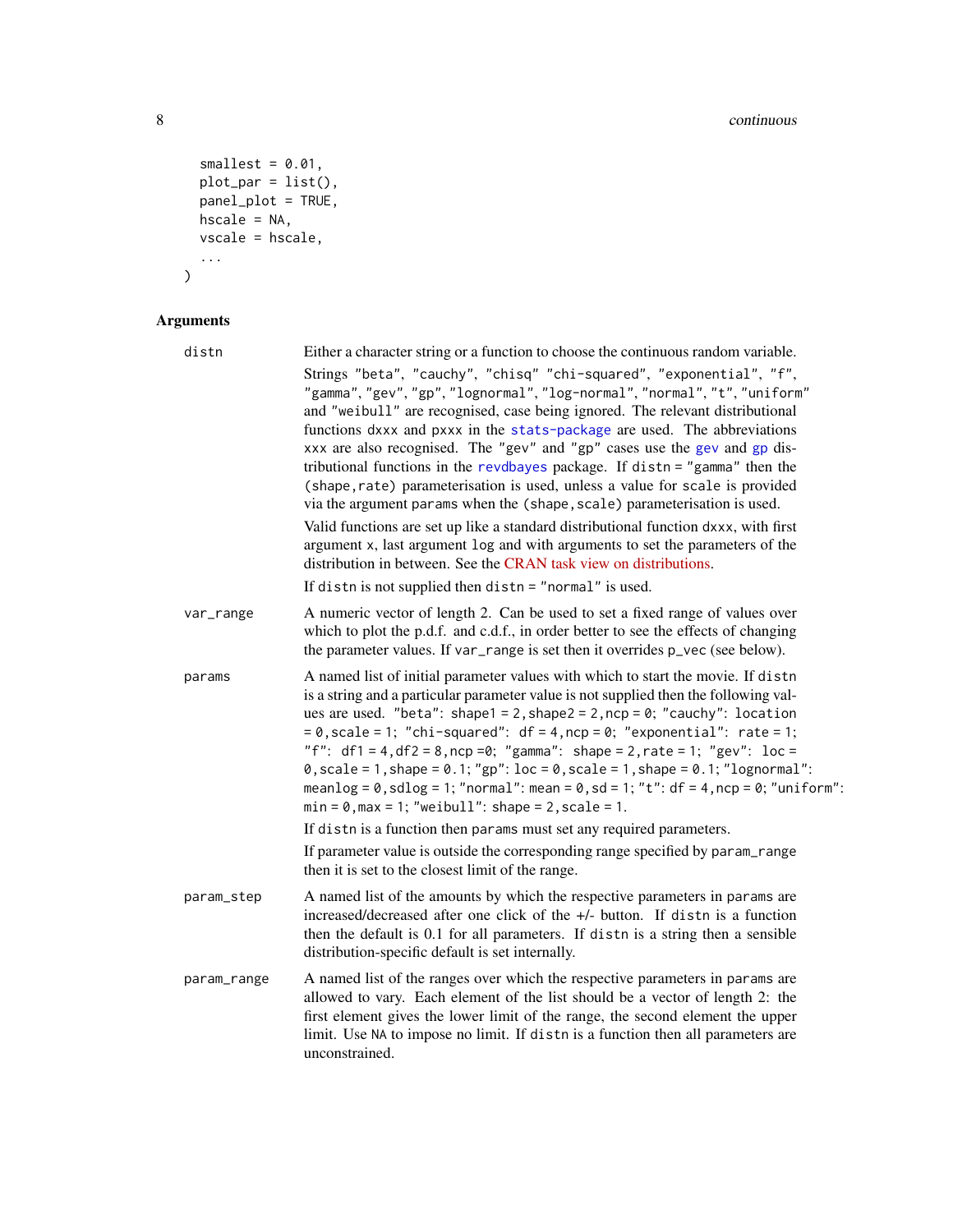#### <span id="page-8-0"></span>continuous and the continuous continuous continuous continuous continuous continuous continuous continuous continuous continuous continuous continuous continuous continuous continuous continuous continuous continuous conti

| p_vec      | A numeric vector of length 2. The p.d.f. and c.d.f. are plotted between the<br>100p_vec[1]% and 100p_vec[2]% quantiles of the distribution. If p_vec is<br>not supplied then a sensible distribution-specific default is used. If distn is a<br>function then the default is $p_{\text{vec}} = c(0.001, 0.999)$ . |
|------------|-------------------------------------------------------------------------------------------------------------------------------------------------------------------------------------------------------------------------------------------------------------------------------------------------------------------|
| smallest   | A positive numeric scalar. The smallest value to be used for any strictly positive<br>parameters when distor is a string.                                                                                                                                                                                         |
| plot_par   | A named list of graphical parameters (see par) to be passed to plot. This may<br>be used to alter the appearance of the plots of the p.m.f. and c.d.f.                                                                                                                                                            |
| panel_plot | A logical parameter that determines whether the plot is placed inside the panel<br>(TRUE) or in the standard graphics window (FALSE). If the plot is to be placed<br>inside the panel then the tkrplot library is required.                                                                                       |
|            | hscale, vscale Numeric scalars. Scaling parameters for the size of the plot when panel_plot =<br>TRUE. The default values are 1.4 on Unix platforms and 2 on Windows platforms.                                                                                                                                   |
| .          | Additional arguments to be passed to rp. doublebutton, not including panel,<br>variable, title, step, action, initval, range.                                                                                                                                                                                     |

#### Details

The movie starts with a plot of the p.d.f. of the distribution for the initial values of the parameters. Buttons increase (+) or decrease (-) each parameter. There are radio buttons to switch the plot from the p.d.f. to the c.d.f. and back.

### Value

Nothing is returned, only the animation is produced.

#### See Also

[movies](#page-20-1): a user-friendly menu panel.

[smovie](#page-23-1): general information about smovie.

### Examples

```
# Normal example
continuous()
# Fix the range of values over which to plot
continuous(var\_range = c(-10, 10))# The same example, but using a user-supplied function and setting manually
# the initial parameters, parameter step size and range
continuous(distn = dnorm, params = list(mean = 0, sd = 1),
           param\_step = list(mean = 1, sd = 1),param_range = list(sd = c(0, NA)))# Gamma distribution. Show the use of var_range
continuous(distn = "gamma", var_range = c(\theta, 15))
```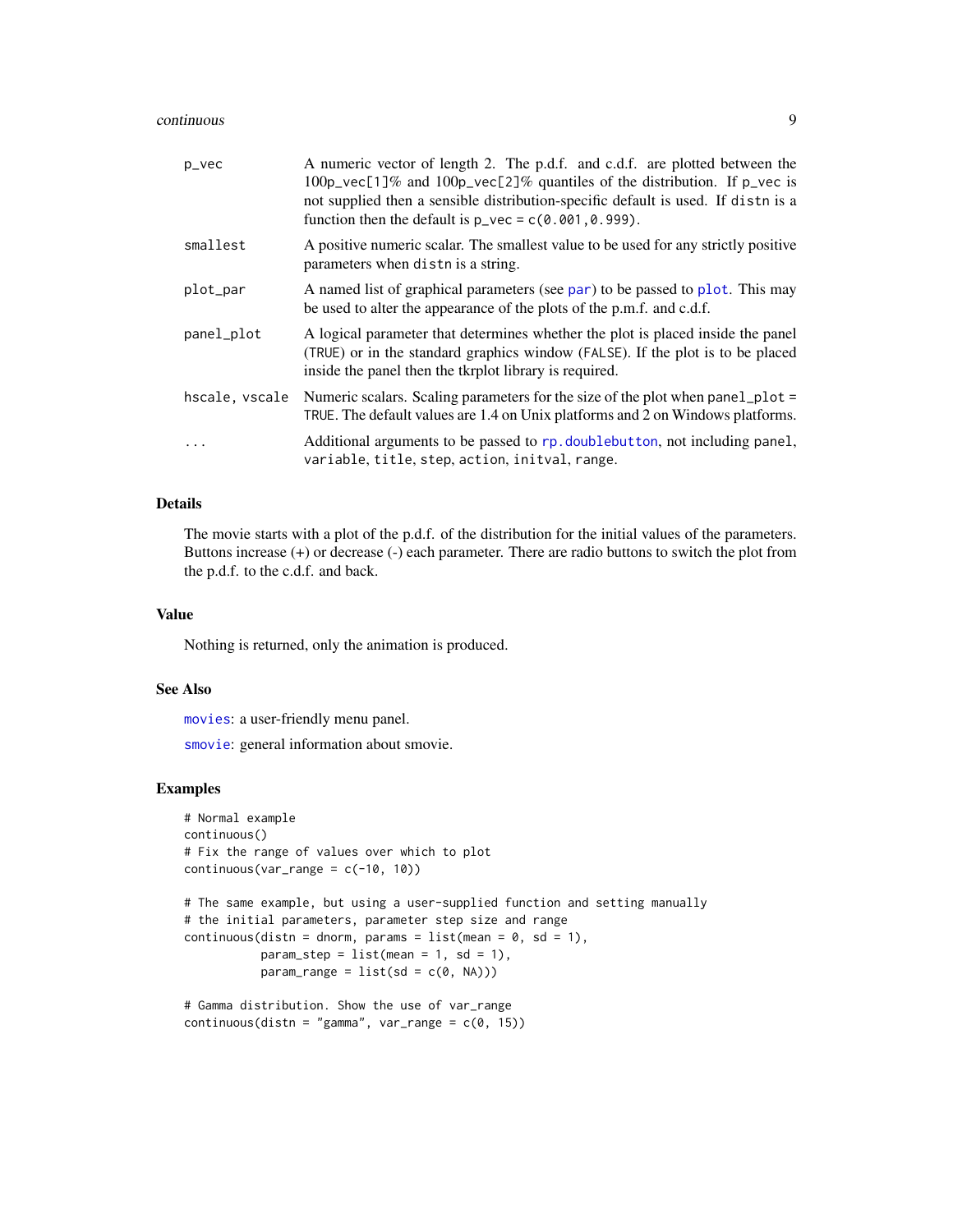#### Description

A movie to illustrate how the sampling distribution of the product moment sample correlation coefficient r depends on the sample size n and on the true correlation  $\rho$ .

#### Usage

```
correlation(
  n = 30,
  rho = 0.
 panel_plot = TRUE,
  hscale = NA,
  vscale = hscale,
  delta_n = 1,
  delta_rho = 0.1,
  ...
)
```
#### Arguments

| n              | An integer scalar. The initial value of the sample size. Must not be less than 2.                                                                                                                                           |
|----------------|-----------------------------------------------------------------------------------------------------------------------------------------------------------------------------------------------------------------------------|
| rho            | A numeric scalar. The initial value of the true correlation $\rho$ . Must be in [-1, 1].                                                                                                                                    |
| panel_plot     | A logical parameter that determines whether the plot is placed inside the panel<br>(TRUE) or in the standard graphics window (FALSE). If the plot is to be placed<br>inside the panel then the tkrplot library is required. |
| hscale, vscale | Numeric scalars. Scaling parameters for the size of the plot when panel_plot =<br>TRUE. The default values are 1.4 on Unix platforms and 2 on Windows platforms.                                                            |
| delta_n        | An integer scalar. The amount by which the value of the sample size is in-<br>creased/decreased after one click of the $+/-$ button.                                                                                        |
| delta_rho      | A numeric scalar. The amount by which the value of rho is increased/decreased<br>after one click of the $+/-$ button.                                                                                                       |
| $\ddots$       | Additional arguments to the rpanel functions rp. button and rp. doublebutton,<br>not including panel, variable, title, step, action, initval, range.                                                                        |

### Details

Random samples of size  $n$  are simulated from a [bivariate normal distribution](https://en.wikipedia.org/wiki/Multivariate_normal_distribution) in which each of the variables has a mean of 0 and a variance of 1 and the correlation  $\rho$  between the variables is chosen by the user.

The movie contains two plots. On the top is a scatter plot of the simulated sample, illustrating the strength of the association between the simulated values of the variables. A new sample is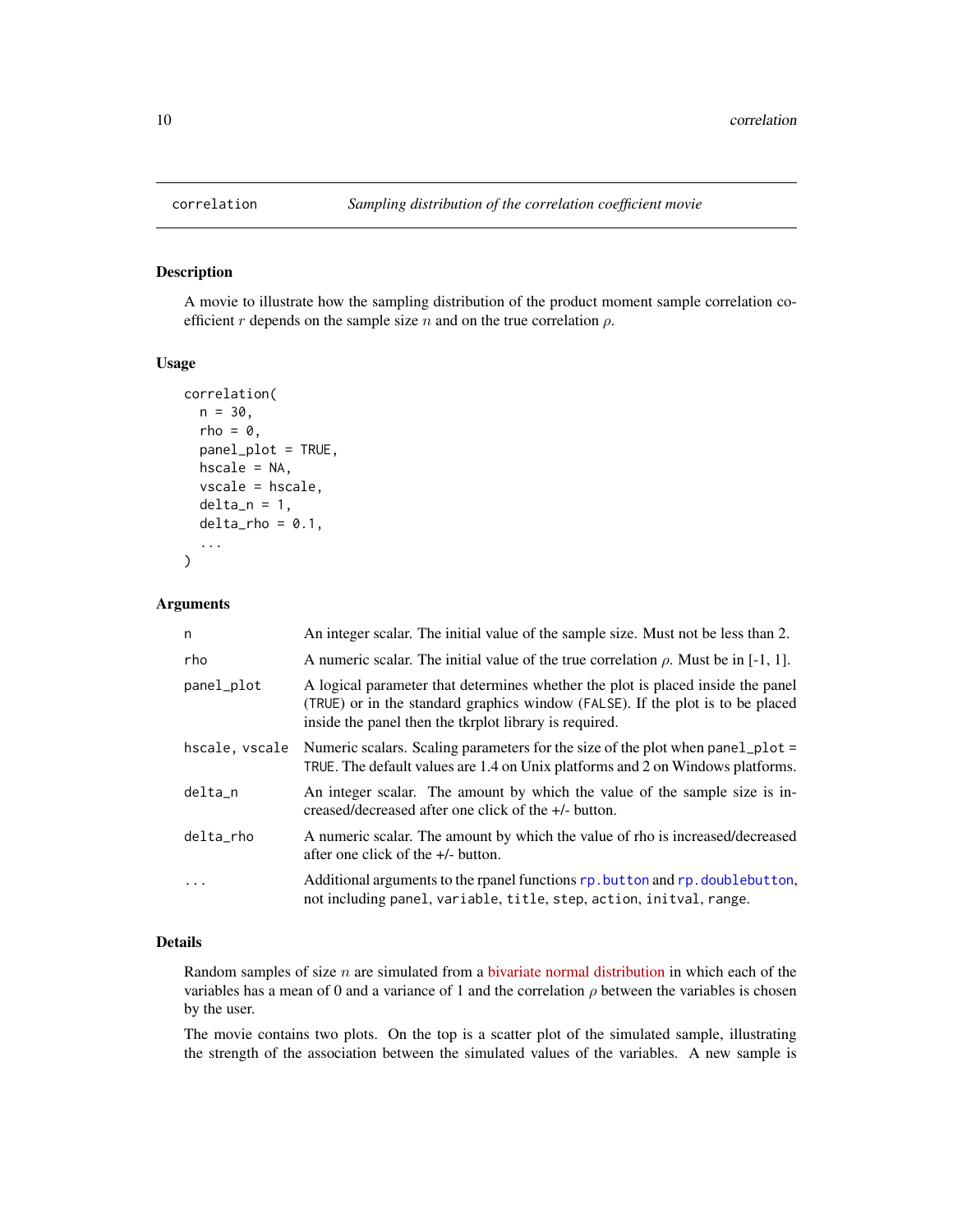#### <span id="page-10-0"></span>discrete the contract of the contract of the contract of the contract of the contract of the contract of the contract of the contract of the contract of the contract of the contract of the contract of the contract of the c

produced by clicking "simulate another sample. For each simulated sample the sample (product moment) correlation coefficient  $r$  is calculated and displayed in the title of the top plot.

The values of the sample correlation coefficients are stored and are plotted in a histogram in the bottom plot. A rug displays the individual values, with the most recent value coloured red. As we accumulate a large number of values in this histogram the shape of the sampling distribution of  $r$ emerges. The exact p.d.f. of r is superimposed on this histogram, as is the value of  $\rho$ .

The bottom plot can be changed in two ways: (i) a radio button can be pressed to replace the histogram and pdf with a plot of the empirical c.d.f. and exact cdf; (ii) the variable can be changed from  $\rho$  to Fisher's z-transformation  $F(\rho) = arctanh(\rho) = [ln(1+\rho)-ln(1-\rho)]/2$ . For sufficiently large values of n,  $F(\rho)$  has approximately a normal distribution with mean  $\rho$  and variance  $1/(n-3)$ .

The values of the sample size n or true correlation coefficient  $\rho$  can be changed using the respective +/- buttons. If one of these is changed then the bottom plot is reset using the sample correlation coefficient of the first sample simulated using the new combination of n and  $\rho$ .

#### Value

Nothing is returned, only the animation is produced.

#### See Also

[movies](#page-20-1): a user-friendly menu panel.

[smovie](#page-23-1): general information about smovie.

#### Examples

 $correlation(rho = 0.8)$ correlation(n = 10)

<span id="page-10-1"></span>discrete *Univariate Discrete Distributions: p.m.f and c.d.f.*

#### Description

A movie to illustrate how the probability mass function (p.m.f.) and cumulative distribution function (c.d.f.) of a discrete random variable depend on the values of its parameters.

```
discrete(
  distn,
  var_support = NULL,
  params = list(),param\_step = list(),
  param_range = list(),p_{\text{v}ee} = NULL,
  smallest = 0.01,
```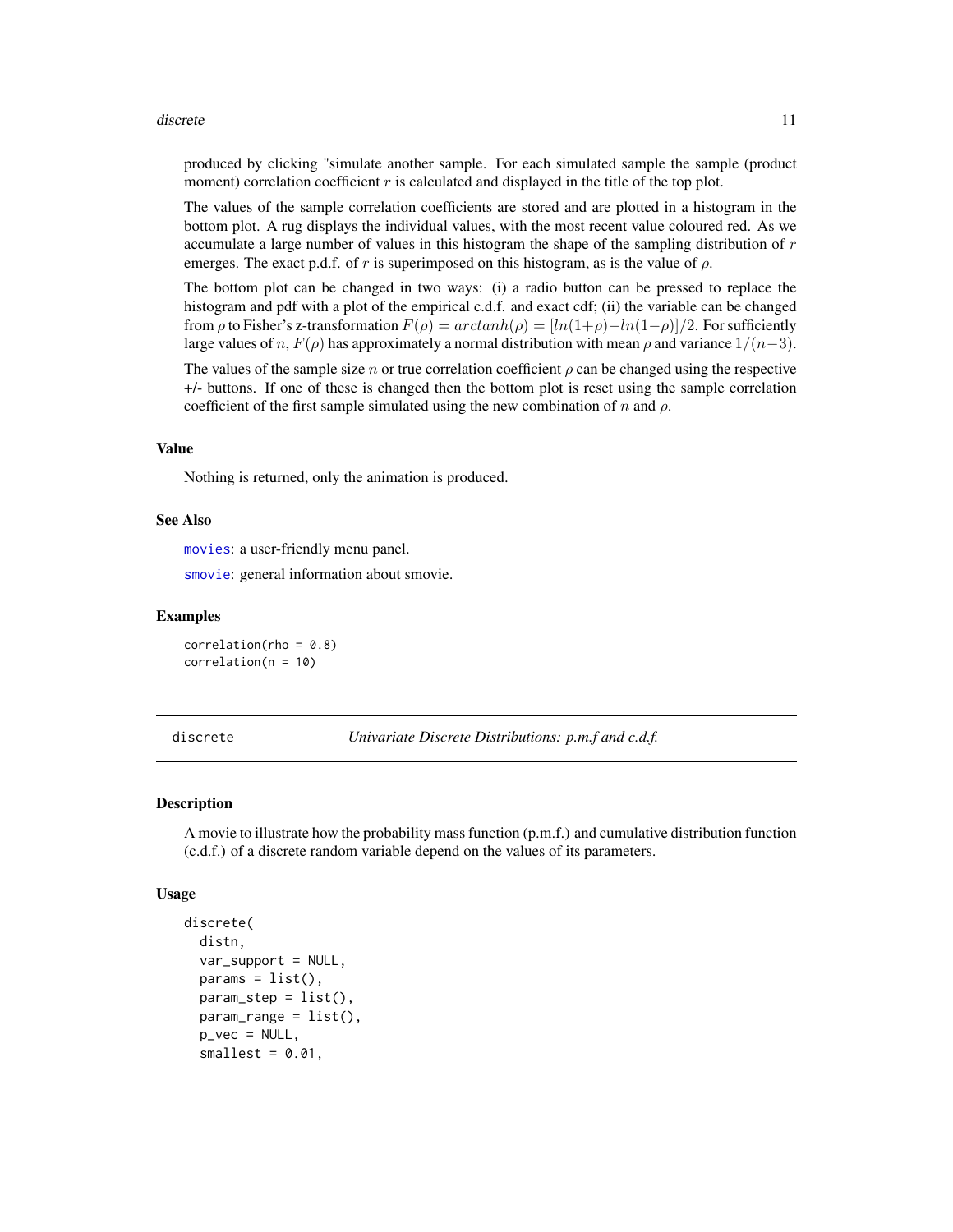```
plot\_par = list(),panel_plot = TRUE,
hscale = NA,
vscale = hscale,
observed_value = NA,
...
```
 $\overline{)}$ 

| distn       | Either a character string or a function to choose the discrete random variable.                                                                                                                                                                                                                                                                                                                                                                              |
|-------------|--------------------------------------------------------------------------------------------------------------------------------------------------------------------------------------------------------------------------------------------------------------------------------------------------------------------------------------------------------------------------------------------------------------------------------------------------------------|
|             | Strings "binomial", "geometric", "hypergeometric", "negative binomial"<br>and "poisson" are recognised, case being ignored. The relevant distributional<br>functions dxxx and pxxx in the stats-package are used. The abbreviations xxx<br>are also recognised. If distn = "negative binomial" then the (size, prob)<br>parameterisation is used, unless a value for mu is provided via the argument<br>params when the (size, mu) parameterisation is used. |
|             | Valid functions are set up like a standard distributional function dxxx, with first<br>argument x, last argument log and with arguments to set the parameters of the<br>distribution in between. See the CRAN task view on distributions. It is as-<br>sumed that the support of the random variable is a subset of the integers, unless<br>var_support is set to the contrary.                                                                              |
|             | If distn is not supplied then distn = "binomial" is used.                                                                                                                                                                                                                                                                                                                                                                                                    |
| var_support | A numeric vector. Can be used to set a fixed set of values for which to plot the<br>p.m.f. and c.d.f., in order better to see the effects of changing the parameter<br>values or to set a support that isn't a subset of the integers. If var_support is<br>set then it overrides $p_{\text{--}}$ vec (see below).                                                                                                                                           |
| params      | A named list of initial parameter values with which to start the movie. If distn<br>is a string and a particular parameter value is not supplied then the following<br>values are used. "binomial": $size = 10$ , $prob = 0.5$ ; "geometric": $prob =$<br>0.5; "hypergeometric": $m = 10$ , $n = 7$ , $k = 8$ ; "negative binomial": size =<br>$10, prob = 0.5; "poisson": lambda = 5.$                                                                      |
|             | If distn is a function then params must set any required parameters.                                                                                                                                                                                                                                                                                                                                                                                         |
|             | If parameter value is outside the corresponding range specified by param_range<br>then it is set to the closest limit of the range.                                                                                                                                                                                                                                                                                                                          |
| param_step  | A named list of the amounts by which the respective parameters in params are<br>increased/decreased after one click of the +/- button. If distn is a function<br>then the default is 0.1 for all parameters. If distn is a string then a sensible<br>distribution-specific default is set internally.                                                                                                                                                        |
| param_range | A named list of the ranges over which the respective parameters in params are<br>allowed to vary. Each element of the list should be a vector of length 2: the<br>first element gives the lower limit of the range, the second element the upper<br>limit. Use NA to impose no limit. If distn is a function then all parameters are<br>unconstrained.                                                                                                       |
| p_vec       | A numeric vector of length 2. The p.d.f. and c.d.f. are plotted between the<br>100p_vec[1]% and 100p_vec[2]% quantiles of the distribution. If p_vec is                                                                                                                                                                                                                                                                                                      |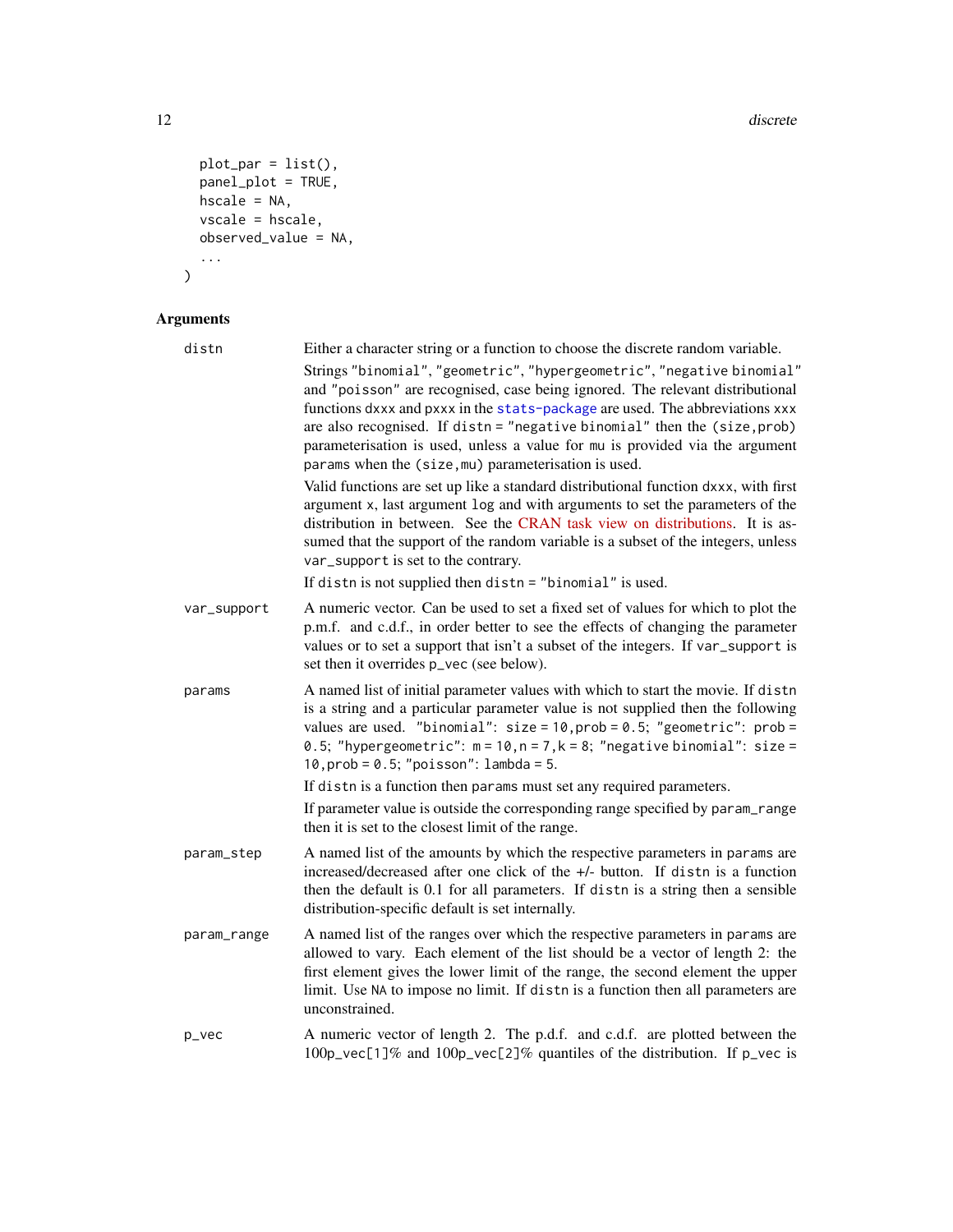<span id="page-12-0"></span>

|                | not supplied then a sensible distribution-specific default is used. If distn is a<br>function then the default is $p_{\text{vec}} = c(0.001, 0.999)$ .                                                                      |
|----------------|-----------------------------------------------------------------------------------------------------------------------------------------------------------------------------------------------------------------------------|
| smallest       | A positive numeric scalar. The smallest value to be used for any strictly positive<br>parameters when distor is a string.                                                                                                   |
| plot_par       | A named list of graphical parameters (see par) to be passed to plot. This may<br>be used to alter the appearance of the plots of the p.m.f. and c.d.f.                                                                      |
| panel_plot     | A logical parameter that determines whether the plot is placed inside the panel<br>(TRUE) or in the standard graphics window (FALSE). If the plot is to be placed<br>inside the panel then the tkrplot library is required. |
| hscale, vscale | Numeric scalars. Scaling parameters for the size of the plot when panel_plot =<br>TRUE. The default values are 1.4 on Unix platforms and 2 on Windows platforms.                                                            |
|                | observed_value A non-negative integer. If observed_value is supplied then the corresponding<br>line in the plot of the p.m.f. is coloured in red.                                                                           |
| .              | Additional arguments to be passed to rp. doublebut ton, not including panel,<br>variable, title, step, action, initval, range.                                                                                              |

### Details

The movie starts with a plot of the p.m.f. of the distribution for the initial values of the parameters. Buttons increase (+) or decrease (-) each parameter. There are radio buttons to switch the plot from the p.m.f. to the c.d.f. and back.

If distn == "geometric" then there are radio buttons to switch between the version of the the geometric distribution based on the number of trials up to including the first success and the number of failures until the first success.

Owing to a conflict with the argument size of the function [rp.control](#page-0-0) the parameter size of, for example, the binomial and negative binomial distributions, is labelled as n.

#### Value

Nothing is returned, only the animation is produced.

#### See Also

[movies](#page-20-1): a user-friendly menu panel.

[smovie](#page-23-1): general information about smovie.

#### Examples

```
# Binomial example
discrete()
# The same example, but using a user-supplied function and setting manually
# the initial parameters, parameter step size and range
discrete(distn = dbinom, params = list(size = 10, prob = 0.5),
        param\_step = list(size = 1),param_range = list(size = c(1, NA), prob = c(0, 1)))
```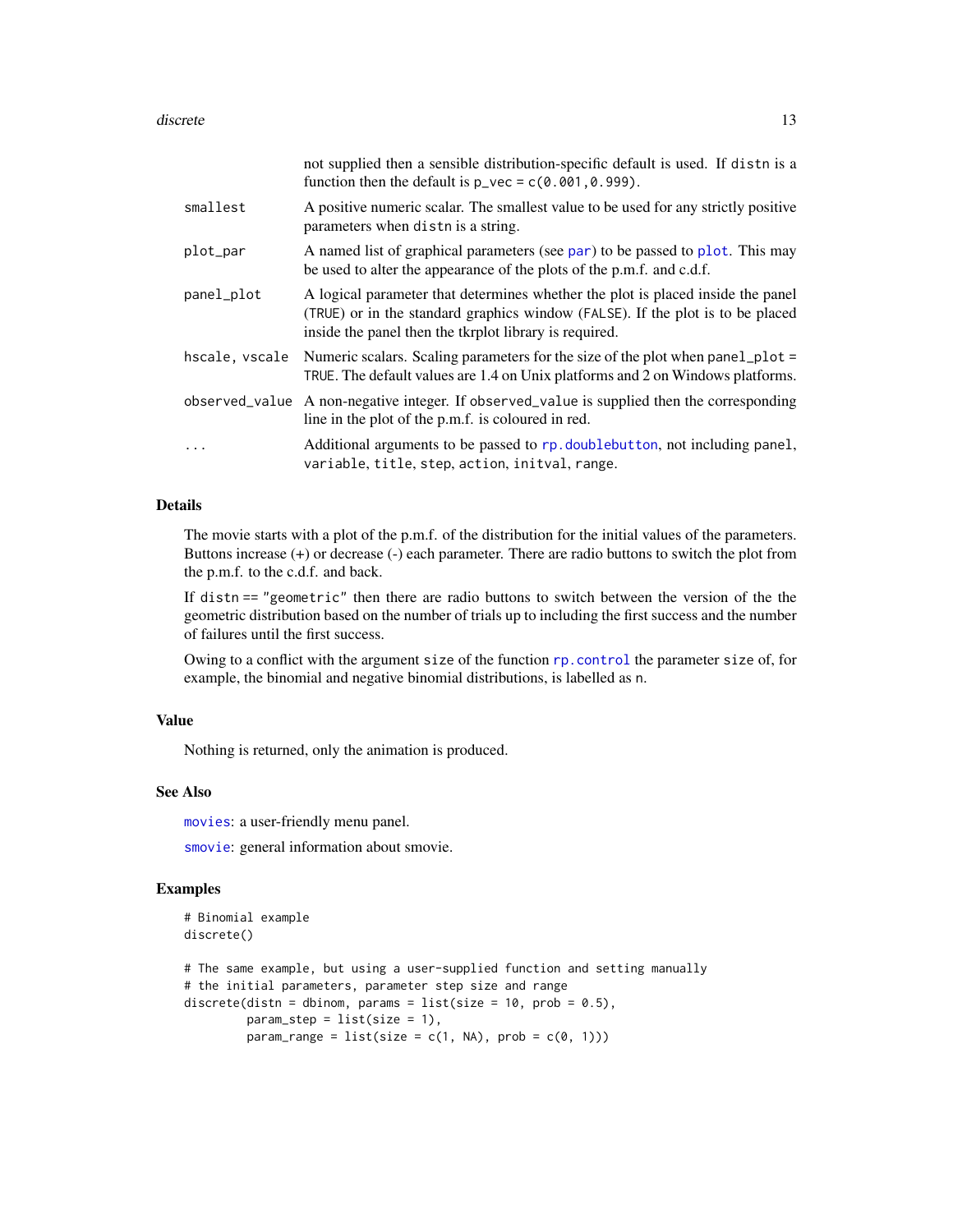```
# Poisson distribution. Show the use of var_support
discrete(distn = "poisson", var_support = 0:20)
```
<span id="page-13-1"></span>ett *Extremal Types Theorem (ETT)*

# Description

A movie to illustrate the extremal types theorem, that is, convergence of the distribution of the maximum of a random sample of size  $n$  from certain distributions to a member of the Generalized Extreme Value (GEV) family, as  $n$  tends to infinity. Samples of size  $n$  are simulated repeatedly from the chosen distribution. The distributions (simulated empirical and true) of the sample maxima are compared to the relevant GEV limit.

#### Usage

```
ett(
  n = 20,
  distn,
  params = list(),
  panel_plot = TRUE,
  hscale = NA,
  vscale = hscale,
  n\_add = 1,
  delta_n = 1,
  arrow = TRUE,
  leg\_cex = 1.25,
  ...
)
```

| n     | An integer scalar. The size of the samples drawn from the distribution chosen<br>using disth. n must be no smaller than 2.                                                                                                                                                                                                                                              |
|-------|-------------------------------------------------------------------------------------------------------------------------------------------------------------------------------------------------------------------------------------------------------------------------------------------------------------------------------------------------------------------------|
| distn | A character scalar specifying the distribution from which observations are sam-<br>pled. Distributions "beta", "cauchy", "chisq", "chi-squared", "exponential",<br>"f", "gamma", "gp", "lognormal", "log-normal", "ngev", "normal", "t",<br>"uniform" and "weibull" are recognised, case being ignored.<br>If distn is not supplied then distn = "exponential" is used. |
|       | The "gp" case uses the gp distributional functions in the revelogyes package.<br>The "ngev" case is a negated GEV(1/ $\xi$ , 1, $\xi$ ) distribution, for $\xi > 0$ , and uses<br>the gev distributional functions in the revoltages package. If $\xi = 1$ then this<br>coincides with Example 1.7.5 in Leadbetter, Lindgren and Rootzen (1983).                        |
|       | The other cases use the distributional functions in the stats-package. If distn<br>= "gamma" then the (shape, rate) parameterisation is used. If scale is sup-<br>plied via params then rate is inferred from this. If distn = "beta" then ncp is<br>forced to be zero.                                                                                                 |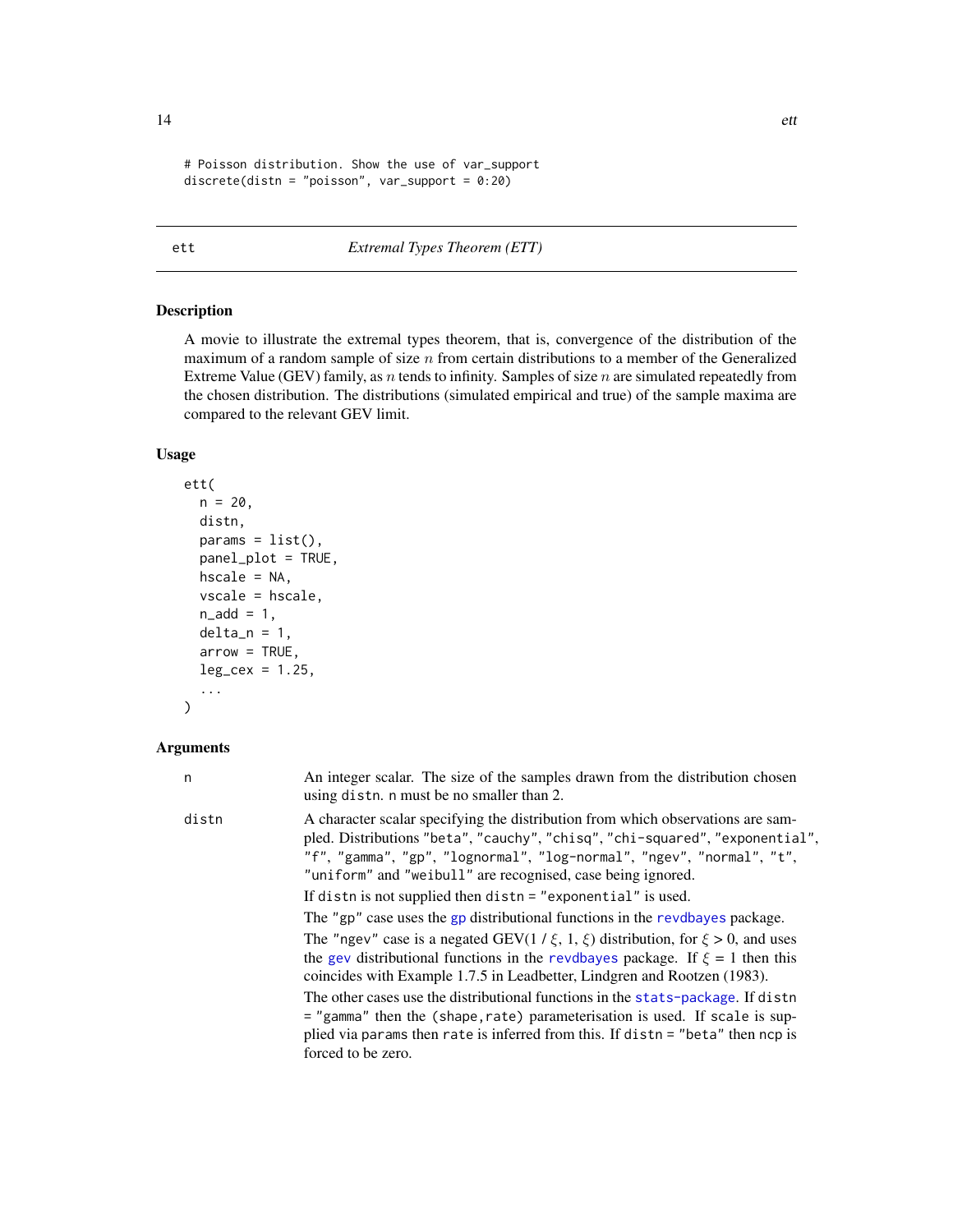<span id="page-14-0"></span>

| A named list of additional arguments to be passed to the density function asso-<br>ciated with distribution distn. The (shape, rate) parameterisation is used for<br>the gamma distribution (see GammaDist) even if the value of the scale parame-<br>ter is set using params.                                                                    |
|---------------------------------------------------------------------------------------------------------------------------------------------------------------------------------------------------------------------------------------------------------------------------------------------------------------------------------------------------|
| If a parameter value is not supplied then the default values in the relevant dis-<br>tributional function set using distn are used, except for "beta" (shape1 =<br>2, shape2 = 2), "chisq" (df = 4), "f" (df1 = 4, df2 = 8), "ngev" (shape = $0.2$ ).<br>"gamma" (shape = 2, "gp" (shape = $0.1$ ), "t" (df = 4) and "weibull" (shape<br>$= 2$ ). |
| A logical parameter that determines whether the plot is placed inside the panel<br>(TRUE) or in the standard graphics window (FALSE). If the plot is to be placed<br>inside the panel then the tkrplot library is required.                                                                                                                       |
| Numeric scalars. Scaling parameters for the size of the plot when panel_plot =<br>TRUE. The default values are 1.4 on Unix platforms and 2 on Windows platforms.                                                                                                                                                                                  |
| An integer scalar. The number of simulated datasets to add to each new frame<br>of the movie.                                                                                                                                                                                                                                                     |
| A numeric scalar. The amount by which n is increased (or decreased) after one<br>click of the $+$ (or -) button in the parameter window.                                                                                                                                                                                                          |
| A logical scalar. Should an arrow be included to show the simulated sample<br>maximum from the top plot being placed into the bottom plot?                                                                                                                                                                                                        |
| The argument cex to legend. Allows the size of the legend to be controlled<br>manually.                                                                                                                                                                                                                                                           |
| Additional arguments to the rpanel functions rp. button and rp. doublebutton,<br>not including panel, variable, title, step, action, initval, range.                                                                                                                                                                                              |
|                                                                                                                                                                                                                                                                                                                                                   |

### Details

Loosely speaking, a consequence of the [Extremal Types Theorem](https://en.wikipedia.org/wiki/Extreme_value_theory#Univariate_theory) is that, in many situations, the maximum of a *large number* n of independent random variables has *approximately* a  $GEV(\mu, \sigma, \xi)$ distribution, where  $\mu$  is a location parameter,  $\sigma$  is a scale parameter and  $\xi$  is a shape parameter. See Coles (2001) for an introductory account and Leadbetter et al (1983) for greater detail and more examples. The Extremal Types Theorem is an asymptotic result that considers the possible limiting distribution of linearly normalised maxima as  $n$  tends to infinity. This movie considers examples where this limiting result holds and illustrates graphically the closeness of the limiting approximation provided by the relevant GEV limit to the true finite- $n$  distribution.

Samples of size n are repeatedly simulated from the distribution chosen using distn. These samples are summarized using a histogram that appears at the top of the movie screen. For each sample the maximum of these n values is calculated, stored and added to another plot, situated below the first plot. A [rug](#page-0-0) is added to a histogram provided that it contains no more than 1000 points. This plot is either a histogram or an empirical c.d.f., chosen using a radio button.

The probability density function (p.d.f.) of the original variables is superimposed on the top histogram. There is a checkbox to add to the bottom plot the exact p.d.f./c.d.f. of the sample maxima and an approximate (large n) GEV p.d.f./c.d.f. implied by the ETT. The GEV shape parameter  $\xi$ that applies in the limiting case is used. The GEV location  $\mu$  and scale  $\sigma$  are set based on constants used to normalise the maxima to achieve the GEV limit. Specifically,  $\mu$  is set at the 100(1-1/n)%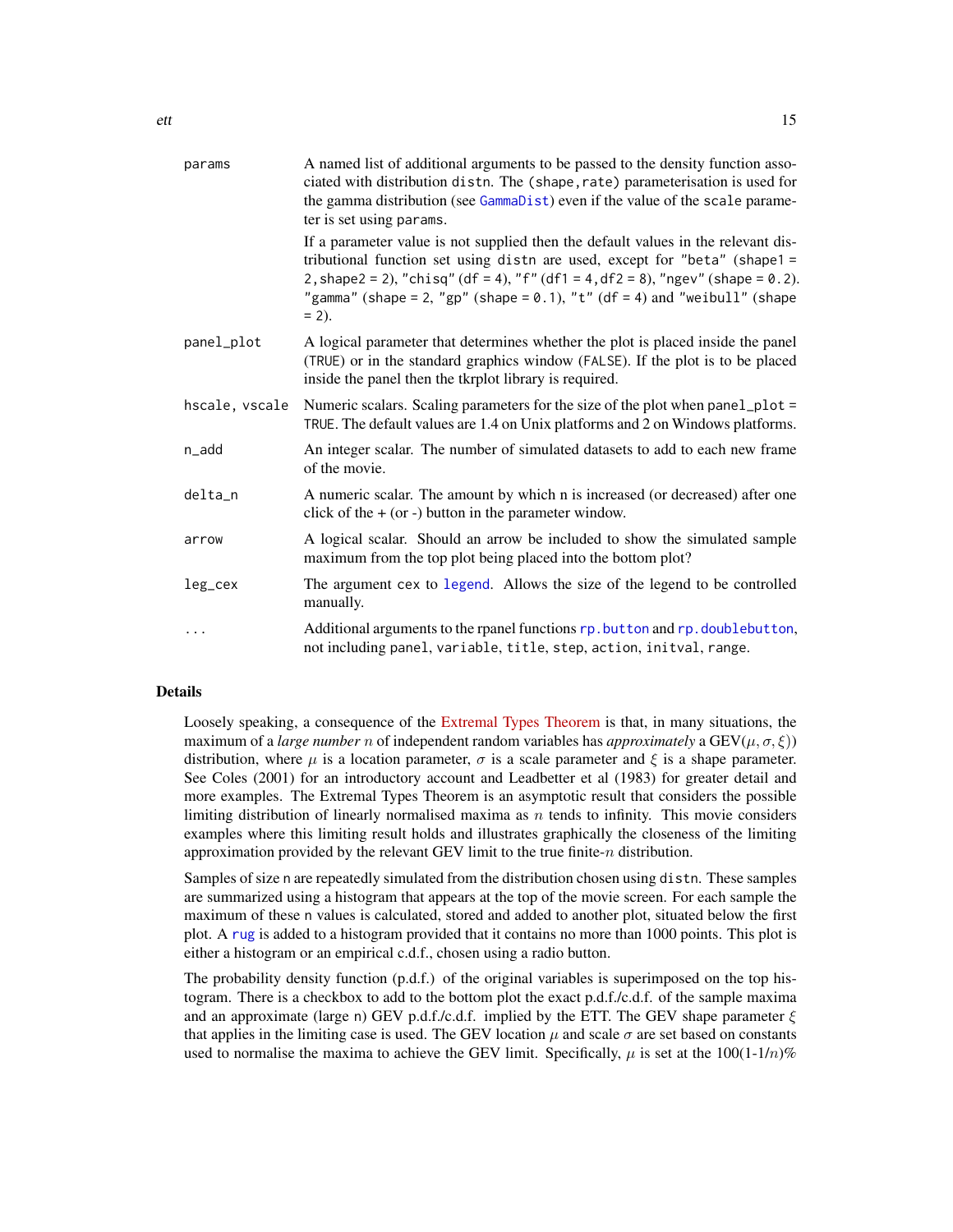<span id="page-15-0"></span>quantile of the distribution distn and  $\sigma$  at  $(1/n)$  /  $f(\mu)$ , where f is the density function of the distribution distn.

Once it starts, four aspects of this movie are controlled by the user.

- There are buttons to increase (+) or decrease (-) the sample size, that is, the number of values over which a maximum is calculated.
- Each time the button labelled "simulate another n\_add samples of size n" is clicked n\_add new samples are simulated and their sample maxima are added to the bottom histogram.
- There is a button to switch the bottom plot from displaying a histogram of the simulated maxima, the exact p.d.f. and the limiting GEV p.d.f. to the empirical c.d.f. of the simulated data, the exact c.d.f. and the limiting GEV c.d.f.
- There is a box that can be used to display only the bottom plot. This option is selected automatically if the sample size  $n$  exceeds 100000.
- There is a box that can be used to display only the bottom plot. This option is selected automatically if the sample size  $n$  exceeds 100000.

For further detail about the examples specified by distn see Chapter 1 of Leadbetter et al. (1983) and Chapter 3 of Coles (2001). In many of these examples ("exponential", "normal", "gamma", "lognormal", "chi-squared", "weibull", "ngev") the limiting GEV distribution has a shape parameter that is equal to 0. In the "uniform" case the limiting shape parameter is -1 and in the "beta" case it is -1 / shape2, where shape2 is the second parameter of the [Beta](#page-0-0) distribution. In the other cases the limiting shape parameter is positive, with respective values shape ("gp", see [gp](#page-0-0)), 1 / df ("t", see [TDist](#page-0-0)), 1 ("cauchy", see [Cauchy](#page-0-0)), 2 / df2 ("f", see [FDist](#page-0-0)).

#### Value

Nothing is returned, only the animation is produced.

#### References

Coles, S. G. (2001) *An Introduction to Statistical Modeling of Extreme Values*, Springer-Verlag, London. doi: [10.1007/9781447136750\\_3](https://doi.org/10.1007/978-1-4471-3675-0_3)

Leadbetter, M., Lindgren, G. and Rootzen, H. (1983) *Extremes and Related Properties of Random Sequences and Processes.* Springer-Verlag, New York. doi: [10.1007/9781461254492](https://doi.org/10.1007/978-1-4612-5449-2)

### See Also

[movies](#page-20-1): a user-friendly menu panel.

[smovie](#page-23-1): general information about smovie.

#### Examples

```
# Exponential data: xi = 0
ett()
# Uniform data: xi =-1
ett(distn = "uniform")
```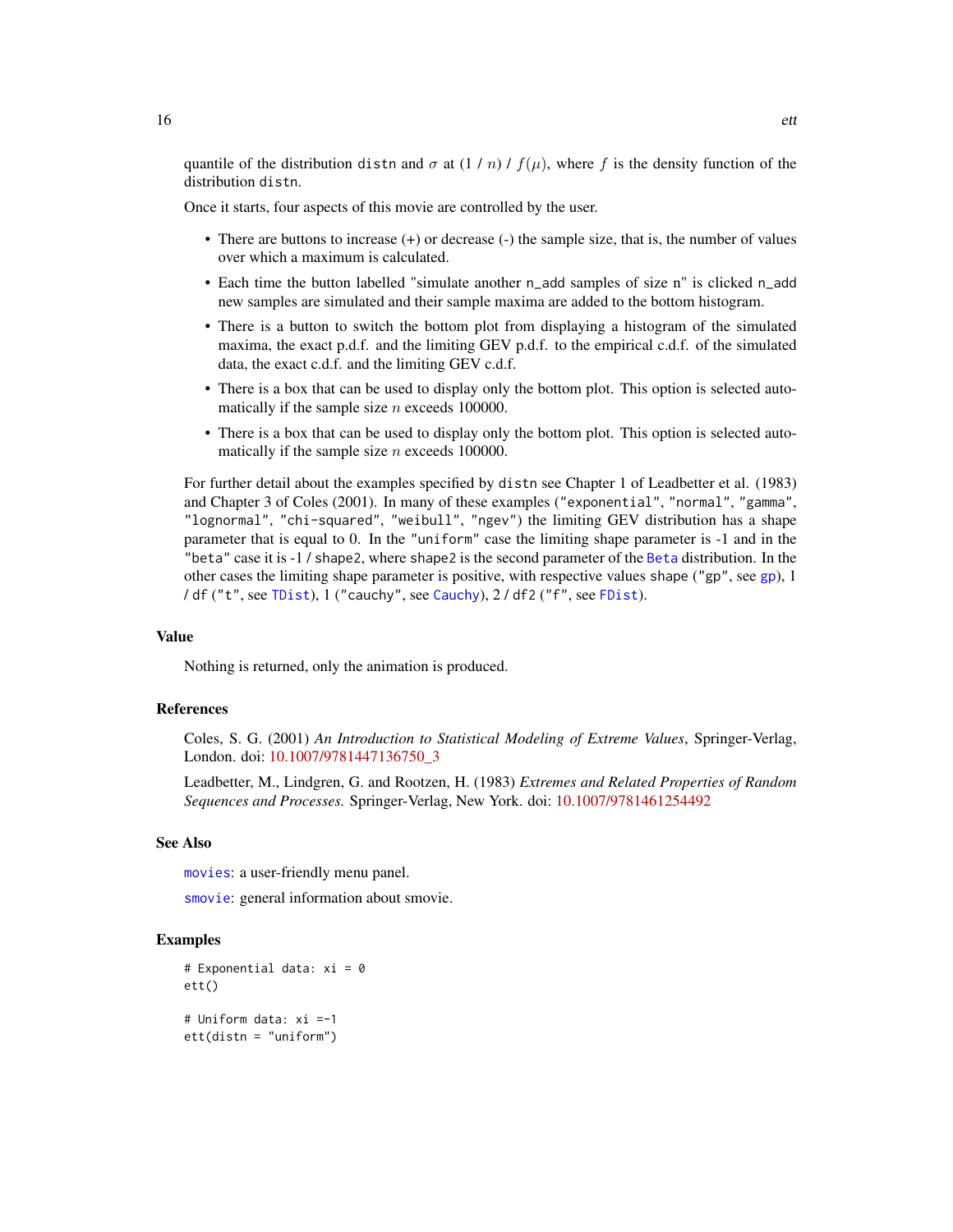#### <span id="page-16-0"></span>Fcorr 17

```
# Student t data: xi = 1 / df
ett(distr = "t", params = list(df = 5))
```
Fcorr *Fisher's transformation of the product moment correlation coefficient*

#### Description

Density, distribution function, quantile function and random generator for the distribution of Fisher's transformation of product moment correlation, based on a random sample from a bivariate normal distribution

#### Usage

 $dForr(x, N, rho = 0, log = FALSE)$  $pFcorr(q, N, rho = 0, lower.tail = TRUE, log.p = FALSE)$  $qFcorr(p, N, rho = 0, lower.tail = TRUE, log.p = FALSE)$  $rFcorr(n, N, rho = 0, lower.tail = TRUE, log.p = FALSE)$ 

#### Arguments

| x, q       | Numeric vectors of quantiles.                                                                                                              |
|------------|--------------------------------------------------------------------------------------------------------------------------------------------|
| N          | Numeric vector. Number of observations, $(N > 3)$ .                                                                                        |
| rho        | Numeric vector. Population correlations, $(-1 <$ rho $< 1$ ).                                                                              |
| log, log.p | A logical scalar; if TRUE, probabilities $p$ are given as $log(p)$ .                                                                       |
| lower.tail | A logical scalar. If TRUE (default), probabilities are $P[X \le x]$ , otherwise, $P[X]$<br>$> x$ ].                                        |
| p          | A numeric vector of probabilities in $[0,1]$ .                                                                                             |
| n          | Numeric scalar. The number of observations to be simulated. If $l$ ength $(n)$ > 1<br>then $length(n)$ is taken to be the number required. |

#### Details

These functions rely on the [correlation coefficient](#page-0-0) functions in the SuppDists package. SuppDists must be installed in order for these functions to work.

#### References

Fisher, R. A. (1915). Frequency distribution of the values of the correlation coefficient in samples of an indefinitely large population. *Biometrika*, 10(4), 507-521.

Fisher, R. A. (1921). On the "probable error" of a coefficient of correlation deduced from a small sample. *Metron*, 1, 3-32. [https://digital.library.adelaide.edu.au/dspace/bitstream/](https://digital.library.adelaide.edu.au/dspace/bitstream/2440/15169/1/14.pdf) [2440/15169/1/14.pdf](https://digital.library.adelaide.edu.au/dspace/bitstream/2440/15169/1/14.pdf)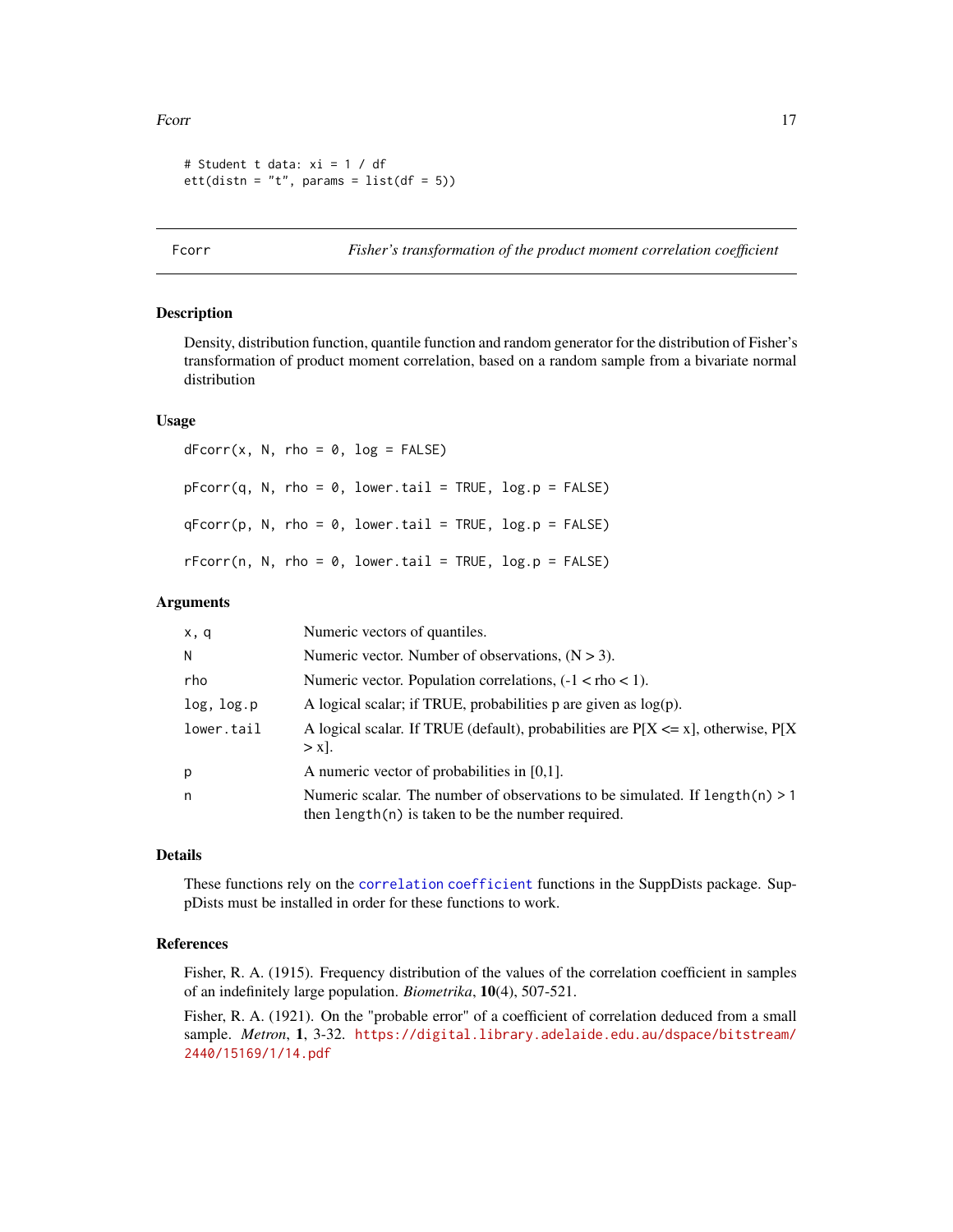### See Also

[correlation coefficient](#page-0-0) in the SuppDists package for dpqr functions for the untransformed product moment correlation coefficient.

[correlation](#page-9-1): correlation sampling distribution movie.

#### Examples

```
dForr(-1:1, N = 10)dFcorr(0, N = 11:20)pForr(0.5, N = 10)pFcorr(0.5, N = 10, rho = c(0, 0.3))qFcorr((1:9)/10, N = 10, rho = 0.2)qFcorr(0.5, N = c(10, 20), rho = c(0, 0.3))rFcorr(6, N = 10, rho = 0.6)
```
<span id="page-17-1"></span>lev\_inf *Leverage and influence in simple linear regression movie*

#### Description

A movie to examine the influence of a single outlying observation on a least squares regression line.

#### Usage

```
lev_inf(
  association = c("positive", "negative", "none"),
  n = 25,
  panel_plot = TRUE,
  hscale = NA,
  vscale = hscale
\mathcal{E}
```

| association | A character scalar. Determines the type of association between (not-outlying)<br>observations: "positive" for positive linear association; "negative" negative lin-<br>ear association; "none" for no association.          |
|-------------|-----------------------------------------------------------------------------------------------------------------------------------------------------------------------------------------------------------------------------|
| n           | An integer scalar. The size of the sample of (non-outlying) observations.                                                                                                                                                   |
| panel_plot  | A logical parameter that determines whether the plot is placed inside the panel<br>(TRUE) or in the standard graphics window (FALSE). If the plot is to be placed<br>inside the panel then the tkrplot library is required. |
|             | hscale, vscale Numeric scalars. Scaling parameters for the size of the plot when panel_plot =<br>TRUE. The default values are 1.4 on Unix platforms and 2 on Windows platforms.                                             |

<span id="page-17-0"></span>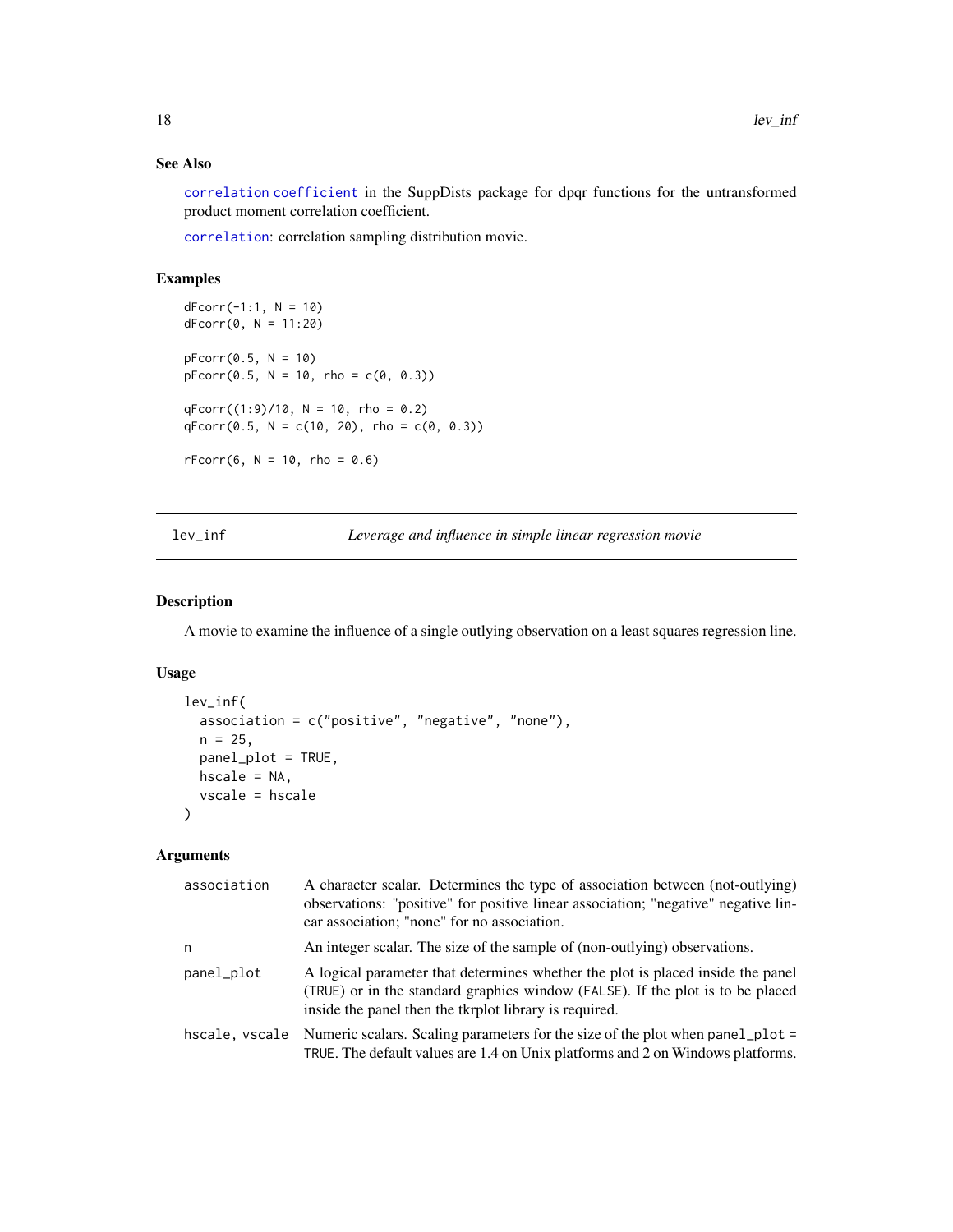#### <span id="page-18-0"></span>Details

n pairs of observations are simulated with the property that the mean of response variable  $y$  is a linear function of the values of the explanatory variable  $x$ . These pairs of observations are plotted using filled black circles. An extra observation is plotted using a filled red circle. Initially this observation is placed in the middle of the plot.

Superimposed on the plot are two least squares regression lines: one based on all the data ('with observation') and one in which the 'red' observation has been removed ('without observation'). Initially these lines coincide.

The location of the 'red' observation can be changed using the +/- buttons so that the effect of the position of this observation on the 'with observation' line can be seen.

We see that if the red observation is outlying, that is, it is far from the least squares line fitted to the other observations, then its **influence** on the least squares regression line depends on its x-coordinate. If its x-coordinate is much larger or smaller than the x-coordinate of the other observations (high leverage) then the influence is higher than if it has a similar x-coordinate to the other observations (low leverage). An observation with high leverage does not necessarily have high influence: if its y-coordinate falls very close to the regression line fitted to the other observations then its influence will be low.

### Value

Nothing is returned, only the animation is produced.

#### See Also

[movies](#page-20-1): a user-friendly menu panel.

[smovie](#page-23-1): general information about smovie.

#### Examples

```
# Positive association
lev_inf()
# No association
lev_inf(association = "none")
```
<span id="page-18-1"></span>mean\_vs\_median *Sample mean vs sample median*

#### Description

A movie to compare the sampling distributions of the sample mean and sample median based on a random sample of size  $n$  from either a standard normal distribution or a standard Student's  $t$ distribution. An interesting comparison is between the normal and Student t with 2 degrees of freedom cases (see Examples).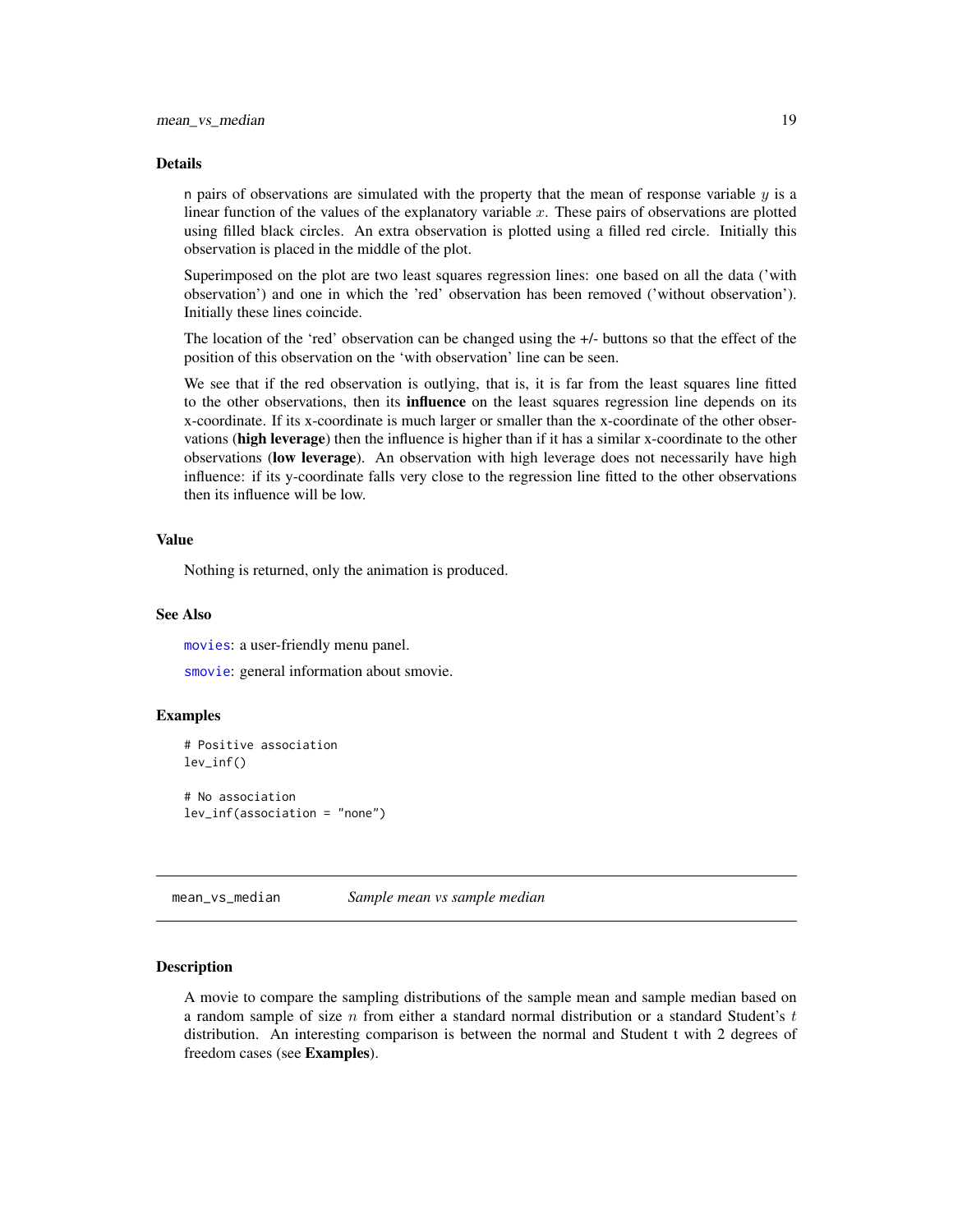# Usage

```
mean_vs_median(
 n = 10,
  t_df = NULL,
  panel_plot = TRUE,
  hscale = NA,
  vscale = hscale,
  n\_add = 1,delta_n = 1,
  arrow = TRUE,
  leg\_cex = 1.75,
  ...
)
```
#### Arguments

| n              | An integer scalar. The size of the samples drawn from a standard normal distri-<br>bution.                                                                                                                                  |
|----------------|-----------------------------------------------------------------------------------------------------------------------------------------------------------------------------------------------------------------------------|
| $t_d$          | A positive scalar. The degrees of freedom df of a Student t distribution, as in<br>TDist. If t_df is not supplied then data are simulated from a standard normal<br>distribution.                                           |
| panel_plot     | A logical parameter that determines whether the plot is placed inside the panel<br>(TRUE) or in the standard graphics window (FALSE). If the plot is to be placed<br>inside the panel then the tkrplot library is required. |
| hscale, vscale | Numeric scalars. Scaling parameters for the size of the plot when panel_plot =<br>TRUE. The default values are 1.4 on Unix platforms and 2 on Windows platforms.                                                            |
| n_add          | An integer scalar. The number of simulated datasets to add to each new frame<br>of the movie.                                                                                                                               |
| delta_n        | A numeric scalar. The amount by which n is increased (or decreased) after one<br>click of the $+$ (or -) button in the parameter window.                                                                                    |
| arrow          | A logical scalar. Should an arrow be included to show the simulated sample<br>maximum from the top plot being placed into the bottom plot?                                                                                  |
| leg_cex        | The argument cex to legend. Allows the size of the legend to be controlled<br>manually.                                                                                                                                     |
|                | Additional arguments to the rpanel functions rp. button and rp. doublebutton,<br>not including panel, variable, title, step, action, initval, range.                                                                        |

# Details

The movie is based on simulating repeatedly samples of size n from either a standard normal  $N(0,1)$ distribution or a standard Student t distribution. The latter is selected by supplying the degrees of freedom of this distribution, using  $t_d$  f. The movie contains three plots. The top plot contains a histogram of the most recently simulated dataset, with the relevant probability density function (p.d.f.) superimposed. A [rug](#page-0-0) is added to a histogram provided that it contains no more than 1000 points.

<span id="page-19-0"></span>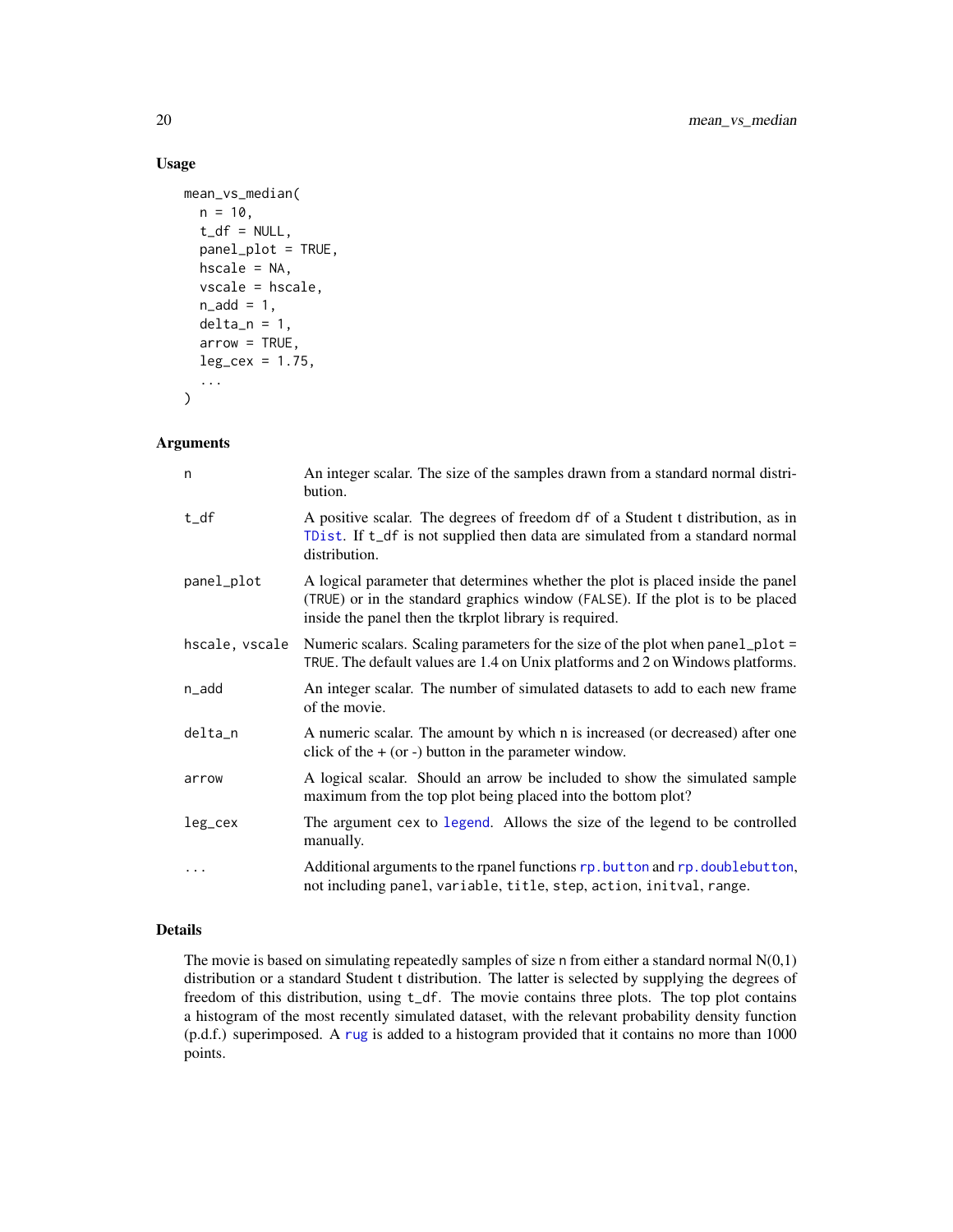#### <span id="page-20-0"></span>movies 21

Each time a sample is simulated the sample mean and sample median are calculated. These values are indicated on the top plot using an arrow (if arrow = TRUE) or a vertical (rug) line on the horizontal axis (arrow = FALSE), coloured red for the sample mean and blue for the sample median. If arrow = TRUE then the arrows show the positionings of most recent mean and median in the two plots below. If arrow = FALSE then the rug lines are replicated in these plots.

The plot in the middle contains a histogram of the sample means of *all* the simulated samples. The plot on the bottom contains a histogram of the sample medians of *all* the simulated samples. A [rug](#page-0-0) is added to these histograms provided that they contains no more than 1000 points.

Once it starts, three aspects of this movie are controlled by the user.

- There are buttons to increase (+) or decrease (-) the sample size, that is, the number of values over which a maximum is calculated.
- Each time the button labelled "simulate another n\_add samples of size n" is clicked n\_add new samples are simulated and their sample mean are added to the bottom histogram.
- For the  $N(0,1)$  case only, there is a checkbox to add to the bottom plot the p.d.f.s of the distribution of the sample mean and the (approximate, large n) distribution of the sample median.

#### Value

Nothing is returned, only the animation is produced.

#### See Also

[movies](#page-20-1): a user-friendly menu panel.

[smovie](#page-23-1): general information about smovie.

#### Examples

```
# Sampling from a standard normal distribution
mean_vs_median()
```

```
# Sampling from a standard t(2) distribution
mean_vs_median(t_df = 2)
```
<span id="page-20-1"></span>

movies *Main menu for smovie movies*

#### Description

Uses the template [rp.cartoons](#page-0-0) function to produce a menu panel from which any of the movies in [smovie](#page-23-1) package can be launched. For greater control of an individual example call the relevant function directly.

```
movies(fixed_range = TRUE, hscale = NA, vscale = hscale)
```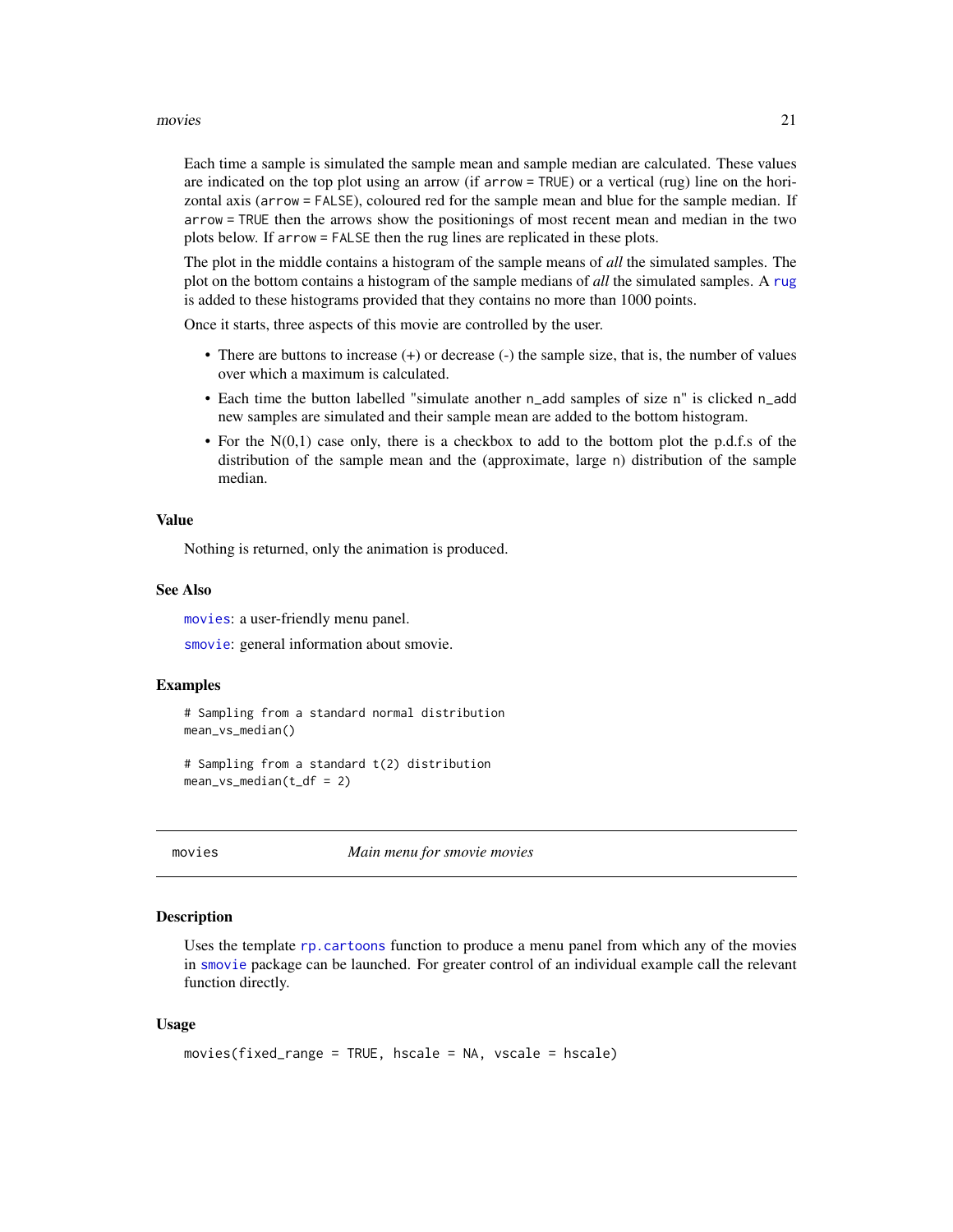# <span id="page-21-0"></span>Arguments

| fixed_range | A logical scalar. Only relevant to the Discrete and Continuous menus. If                                                                                                        |
|-------------|---------------------------------------------------------------------------------------------------------------------------------------------------------------------------------|
|             | TRUE then in the call to discrete or continuous the argument var_support                                                                                                        |
|             | (discrete) or var_range (continuous) is set so that the values on the horizon-                                                                                                  |
|             | tal axes are fixed at values that enable the movie to show the effects of changing                                                                                              |
|             | the parameters of the distribution, at least locally to the default initial values for                                                                                          |
|             | the parameters. For greater control call discrete or continuous directly.                                                                                                       |
|             | hscale, vscale Numeric scalars. Scaling parameters for the size of the plot when panel_plot =<br>TRUE. The default values are 1.4 on Unix platforms and 2 on Windows platforms. |

# See Also

[discrete](#page-10-1), [continuous](#page-6-1), [clt](#page-1-1), [cltq](#page-4-1), [ett](#page-13-1), [mean\\_vs\\_median](#page-18-1), [correlation](#page-9-1), [lev\\_inf](#page-17-1), [wws](#page-24-1), [shypo](#page-21-1). [smovie](#page-23-1): general information about smovie.

#### Examples

movies()

<span id="page-21-1"></span>shypo *Testing simple hypotheses*

#### Description

A movie to illustrate statistical concepts involved in the testing of one simple hypothesis against another. The example used is a random sample from a normal distribution whose variance is assumed to be known. The simple hypotheses relate to the value of the mean  $\mu$ .

```
shypo(
 mu0 = 0,
 sd = 6,
 eff = sd,
 n = 10,
 a = mu0 + eff/2,
  target_alpha = 0.05,
  target_beta = 0.1,
 panel_plot = TRUE,
 hscale = NA,
  vscale = hscale,
  delta_n = 1,
  delta_a = sd/(10 * sqrt(n)),
  delta_eff = sd,
 delta_mu0 = 1,
  delta_sd = 1)
```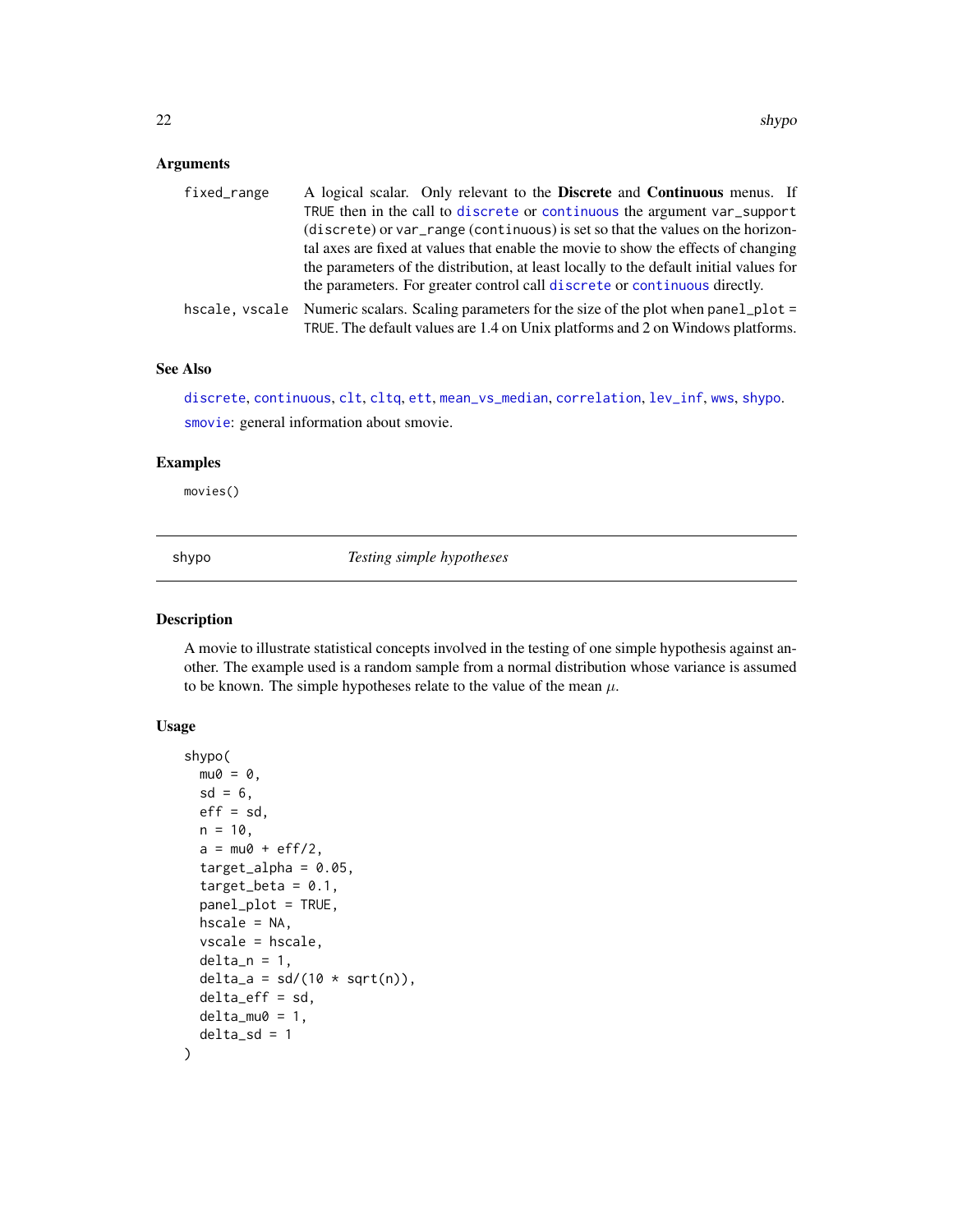#### shypo 23

#### Arguments

| mu0                                              | A numeric scalar. The value of $\mu$ under the null hypothesis H0 with which to<br>start the movie.                                                                                                                                      |
|--------------------------------------------------|------------------------------------------------------------------------------------------------------------------------------------------------------------------------------------------------------------------------------------------|
| sd                                               | A positive numeric scalar. The (common) standard deviation $\sigma$ of the normal<br>distributions of the data under the two hypotheses.                                                                                                 |
| eff                                              | A numeric scalar. The <i>effect size</i> . The amount by which the value of $\mu$ under the<br>alternative hypothesis is greater than the value mu0 under the null hypothesis.<br>That is, $mu1 = eff + mu0$ . eff must be non-negative. |
| n                                                | A positive integer scalar. The sample size with which to start the movie.                                                                                                                                                                |
| a                                                | A numeric scalar. The critical value of the test with which to start the movie.<br>HO is rejected if the sample mean is greater than a.                                                                                                  |
| target_alpha                                     | A numeric scalar in $(0,1)$ . The target value of the type I error to be achieved by<br>setting a and/or n if the user asks for this using a radio button.                                                                               |
| target_beta                                      | A numeric scalar in $(0,1)$ . The target value of the type II error to be achieved by<br>setting a and/or n if the user asks for this using a radio button.                                                                              |
| panel_plot                                       | A logical parameter that determines whether the plot is placed inside the panel<br>(TRUE) or in the standard graphics window (FALSE). If the plot is to be placed<br>inside the panel then the tkrplot library is required.              |
| hscale, vscale                                   | Numeric scalars. Scaling parameters for the size of the plot when panel_plot =<br>TRUE. The default values are 1.4 on Unix platforms and 2 on Windows platforms.                                                                         |
| delta_mu0, delta_eff, delta_a, delta_n, delta_sd |                                                                                                                                                                                                                                          |
|                                                  | Numeric scalars. The respective amounts by which the values of mu0, eff, a, n<br>and sd are increased (or decreased) after one click of the $+$ (or -) button in the<br>parameter window.                                                |

#### Details

The movie is based on two plots.

The top plot shows the (normal) probability density functions of the sample mean under the null hypothesis H0 (mean mu0) and the alternative hypothesis H1 (mean mu1, where mu1 > mu0), with the values of mu0 and mu1 indicated by vertical dashed lines. H0 is rejected if the sample mean exceeds the critical value a, which is indicated by a vertical black line.

The bottom plot shows how the probabilities of making a type I or type II error (alpha and beta respectively) depend on the value of a, by plotting these probabilities against a.

A parameter window enables the user to change the values of n, a, mu0,  $eff = mu1$  - mu0 or sd by clicking the +/- buttons.

Radio buttons can be used either to:

- set a to achieve the target type I error probability target\_alpha, based on the current value of n;
- set a and (integer) n to achieve (or better) the respective target type I and type II error probabilities of target\_alpha and target\_beta.

If  $eff = 0$  then a plot will be produced even though this case is not practically meaningful. In the "set a and n to achieve target alpha and beta" case, the plot will be the same as the case "set a and n by hand" case.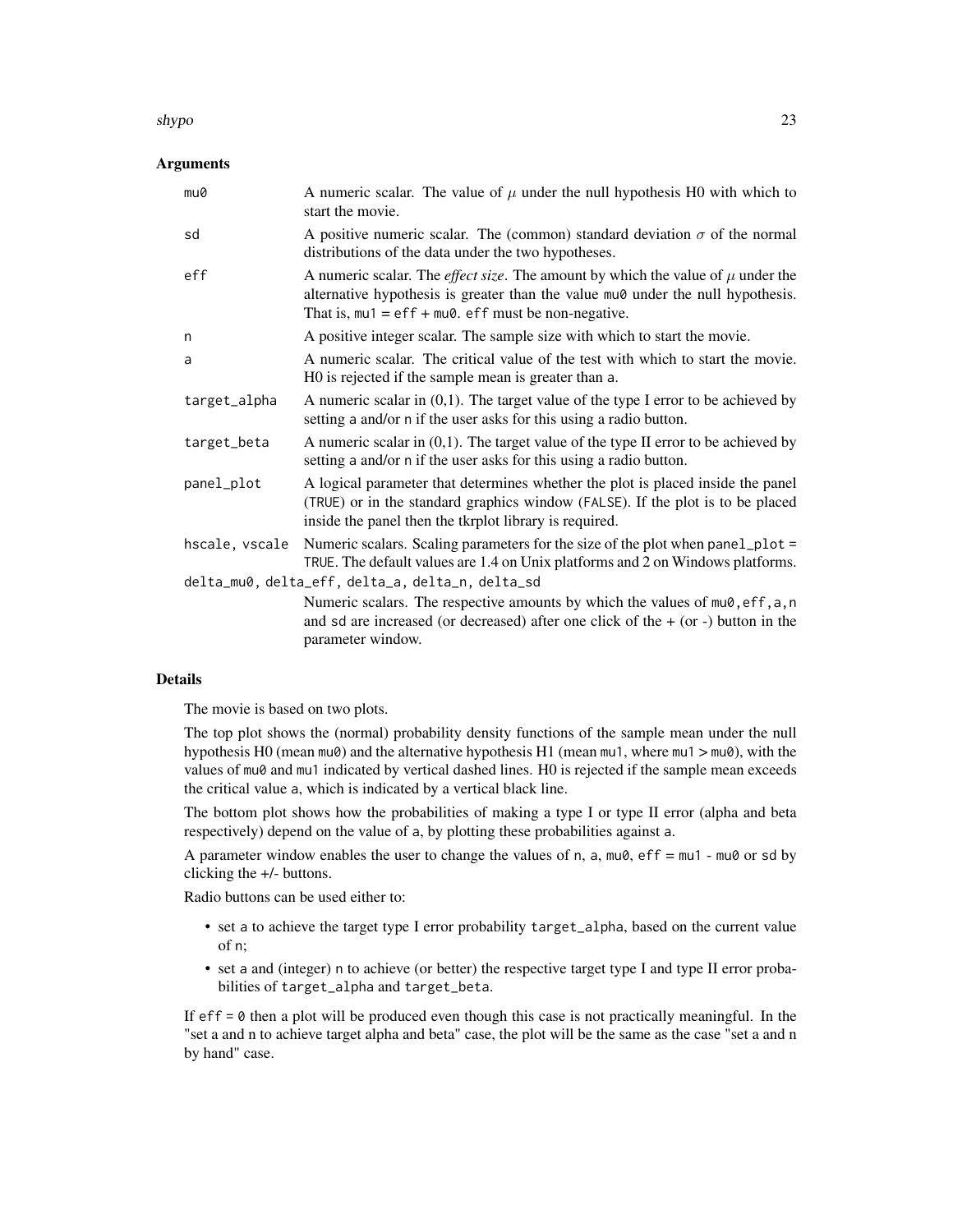<span id="page-23-0"></span>24 smovie and the state of the state of the state of the state of the state of the state of the state of the state of the state of the state of the state of the state of the state of the state of the state of the state of

#### Value

Nothing is returned, only the animation is produced.

#### See Also

[movies](#page-20-1): a user-friendly menu panel.

[smovie](#page-23-1): general information about smovie.

#### Examples

```
# 1. Change a (for fixed n) to achieve alpha = 0.05
# 2. Change a and n to achieve alpha \leq 0.05 and beta \leq 0.1shypo(mu0 = 0, eff = 5, n = 16, a = 2.3, delta_a = 0.01)
```
<span id="page-23-1"></span>smovie *smovie: some movies to illustrate concepts in statistics*

#### Description

These movies are animations used to illustrate key statistical ideas. They are produced using the [rpanel](#page-0-0) package.

#### Details

When one of these functions is called R opens up a small *parameter window* containing clickable buttons that can be used to change parameters underlying the plot. For the effects of these buttons see the documentation of the individual functions.

See vignette("smovie-vignette", package = "smovie") for an overview of the package and the [user-friendly menu panel.](#page-20-1)

There are movies on the following topics.

#### Probability distributions

- [Discrete distributions](#page-10-1)
- [Continuous distributions](#page-6-1)

#### Sampling distributions

- [Central Limit Theorem: sampling distribution of a sample mean](#page-1-1)
- [Central Limit Theorem for sample quantiles: sampling distribution of the 100p% sample quan](#page-1-1)[tile](#page-1-1)
- [Sampling distributions of the mean and median](#page-18-1)
- [Extremal Types Theorem: sampling distribution of a sample maximum](#page-13-1)
- [Correlation coefficient](#page-9-1)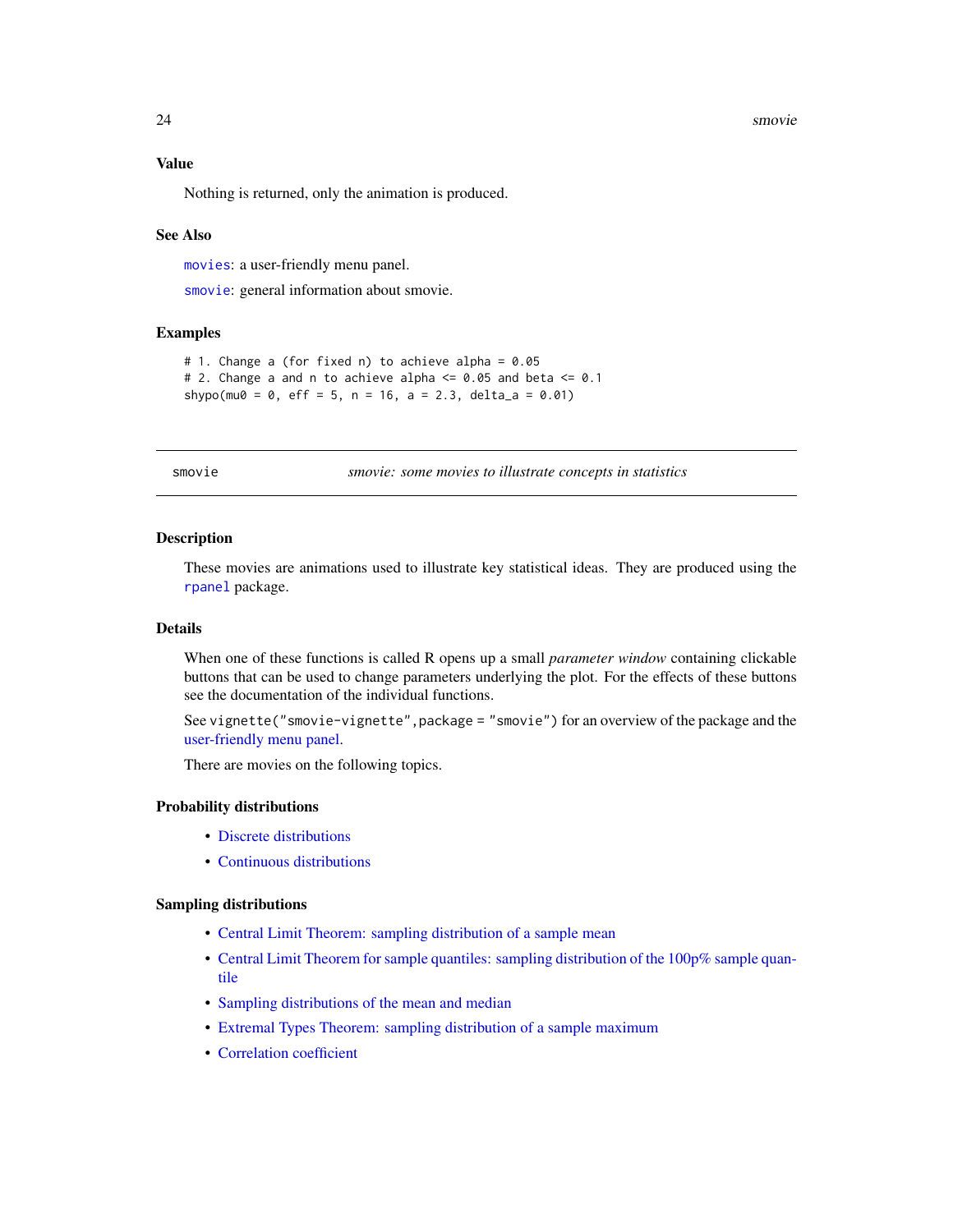<span id="page-24-0"></span> $wws$  25

#### Regression

• [Leverage and influence in simple linear regression](#page-17-1)

#### Hypothesis testing

- [Wald, Wilks and Score tests](#page-24-1)
- [Testing simple hypotheses](#page-21-1)

## References

Bowman, A., Crawford, E., Alexander, G. and Bowman, R. W. (2007). rpanel: Simple Interactive Controls for R Functions Using the tcltk Package. *Journal of Statistical Software*, 17(9), 1-18. doi: [10.18637/jss.v017.i09.](https://doi.org/10.18637/jss.v017.i09)

<span id="page-24-1"></span>wws *Wald, Wilks and Score tests*

# **Description**

A movie to illustrate the nature of the Wald, Wilks and score likelihood-based test statistics, for a model with a scalar unknown parameter  $\theta$ . The user can change the value of the parameter under a simple null hypothesis and observe the effect on the test statistics and (approximate) p-values associated with the tests of this hypothesis against the general alternative. The user can specify their own log-likelihood or use one of two in-built examples.

```
wws(
  model = c("norm", "binom");theta_range = NULL,
  ...,
 mult = 3,
 theta0 = if (!is.null(theta_range)) sum(c(0.25, 0.75) * theta_range) else NULL,
  panel_plot = TRUE,
 hscale = NA,
  vscale = hscale,
 delta_theta0 = if (!is.null(theta_range)) abs(diff(theta_range))/20 else NULL,
  theta_mle = NULL,
  loglik = NULL,
  alg_score = NULL,
  alg_obs_info = NULL,
  digits = 3)
```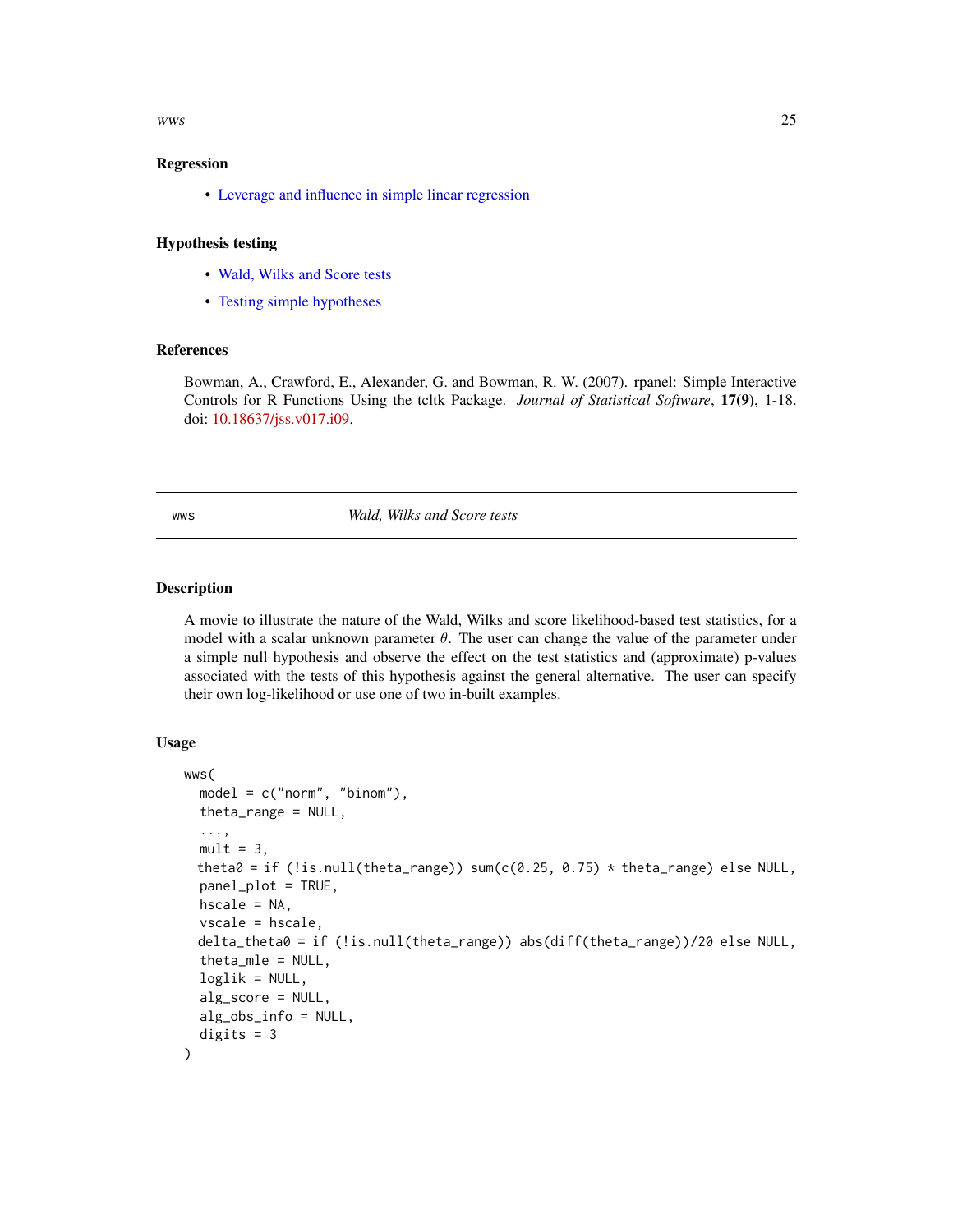<span id="page-25-0"></span>

| model          | A character scalar. Name of the the distribution on which one of two in-built<br>examples are based.                                                                                                                                                           |
|----------------|----------------------------------------------------------------------------------------------------------------------------------------------------------------------------------------------------------------------------------------------------------------|
|                | If model $=$ "norm" then the setting is a random sample of size $n$ from a normal<br>distribution with unknown mean $mu = \theta$ and known standard deviation sigma.                                                                                          |
|                | If model $=$ "binom" then the setting is a random sample from a Bernoulli distri-<br>bution with unknown success probability $\theta$ .                                                                                                                        |
|                | The behaviour of these examples can be controlled using arguments supplied via<br>In particular, the data can be supplied using data. If model = "norm" then<br>n, mu, and sigma can also be chosen. The default cases for these examples are:                 |
|                | • model = "norm": $n = 10$ , $mu = 0$ , sigma = 1 and data contains a sample of a<br>sample of size n simulated, using Normal, from a normal distribution with<br>mean mu and standard deviation sigma.                                                        |
|                | • model = "binom": data = $c(7, 13)$ , that is, 7 successes and 13 failures ob-<br>served in 20 trials. For the purposes of this movie there must be at least one<br>success and at least one failure.                                                         |
| theta_range    | A numeric vector of length 2. The range of values of $\theta$ over which to plot the<br>log-likelihood. If theta_range is not supplied then the argument mult is used<br>to set the range automatically.                                                       |
| .              | Additional arguments to be passed to loglik, alg_score and alg_obs_info<br>if loglik is supplied, or to functions functions relating to the in-built examples<br>otherwise. See the description of model above for details.                                    |
| mult           | A positive numeric scalar. If the ta_range is not supplied then an interval<br>of width 2 x mult standard errors centred on theta_mle is used. If model =<br>"binom" then the ta_range is truncated to $(0,1)$ if necessary.                                   |
| theta0         | A numeric scalar. The value of $\theta$ under the null hypothesis to use at the start of<br>the movie.                                                                                                                                                         |
| panel_plot     | A logical parameter that determines whether the plot is placed inside the panel<br>(TRUE) or in the standard graphics window (FALSE). If the plot is to be placed<br>inside the panel then the tkrplot library is required.                                    |
| hscale, vscale | Numeric scalars. Scaling parameters for the size of the plot when panel_plot =<br>TRUE. The default values are 1.4 on Unix platforms and 2 on Windows platforms.                                                                                               |
| delta_theta0   | A numeric scalar. The amount by which the value of the ta0 is increased (or<br>decreased) after one click of the $+$ (or -) button in the parameter window.                                                                                                    |
| theta_mle      | A numeric scalar. The user may use this to supply the value of the maximum<br>likelihood estimate (MLE) of $\theta$ . Otherwise, optimis used to search for the MLE,<br>using theta0 as the initial value and theta_range as bounds within which to<br>search. |
| loglik         | An R function, vectorised with respect to its first argument, that returns the value<br>of the log-likelihood (up to an additive constant). The movie will not work if the<br>observed information is not finite at the maximum likelihood estimate.           |
| alg_score      | A R function that returns the score function, that is, the derivative of loglik<br>with respect to $\theta$ .                                                                                                                                                  |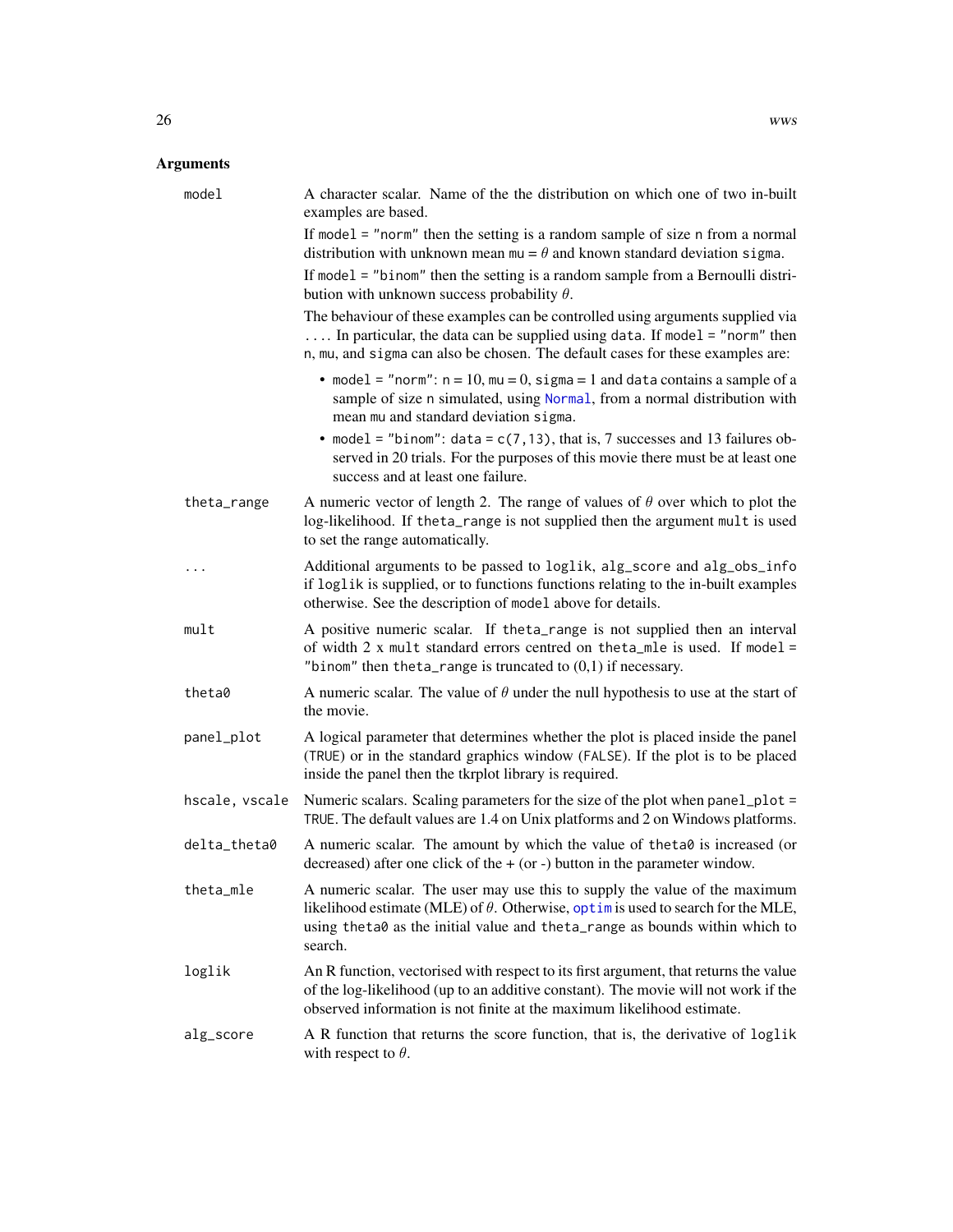<span id="page-26-0"></span>

| alg_obs_info | A R function that returns the observed information that is, the negated second<br>derivative of loglik with respect to $\theta$ .             |
|--------------|-----------------------------------------------------------------------------------------------------------------------------------------------|
| digits       | An integer indicating the number of significant digits to be used in the displayed<br>values of the test statistics and p-values. See signif. |

#### Details

The [Wald,](https://en.wikipedia.org/wiki/Wald_test) [Wilks](https://en.wikipedia.org/wiki/Likelihood-ratio_test) (or likelihood ratio) and [Score](https://en.wikipedia.org/wiki/Score_test) tests are asymptotically equivalent tests of a simple hypothesis that a parameter of interest  $\theta$  is equal to a particular value  $\theta_0$ . The test statistics are all based on the log-likelihood  $l(\theta \text{ for } \theta)$  but they differ in the way that they measure the distance between the maximum likelihood estimate (MLE) of  $\theta$  and  $\theta_0$ . The Wilks statistic is the amount by which the log-likelihood evaluated  $\theta_0$  is smaller than the log-likelihood evaluated at the MLE. The Walk statistics is based on the absolute difference between the MLE and  $\theta_0$ . The score test is based on the gradient of the log-likelihood (the score function) at  $\theta_0$ . For details see Azzalini (1996).

This movie illustrates the differences between the test statistics for simple models with a single scalar parameter. In the (default) normal example the three test statistics coincide. This is not true in general, as shown by the other in-built example (distn = "binom").

A user-supplied log-likelihood can be provided via loglik.

#### Value

Nothing is returned, only the animation is produced.

#### References

Azzalini, A. (1996) Statistical Inference Based on the Likelihood, Chapman & Hall / CRC, London.

#### See Also

[movies](#page-20-1): a user-friendly menu panel.

[smovie](#page-23-1): general information about smovie.

#### Examples

```
# N(theta, 1) example, test statistics equivalent
wws(theta0 = 0.8)
# binomial(20, theta) example, test statistics similar
wws(theta0 = 0.5, model = "binom")# binomial(20, theta) example, test statistic rather different
# for theta0 distant from theta_mle
wws(theta0 = 0.9, model = "binom", data = c(19, 1), theta_range = c(0.1, 0.99))# binomial(2000, theta) example, test statistics very similar
wws(theta0 = 0.5, model = "binom", data = c(1000, 1000))
set.seed(47)
x \le - rnorm(10)
wws(theta0 = 0.2, model = "norm", theta_range = c(-1, 1))
```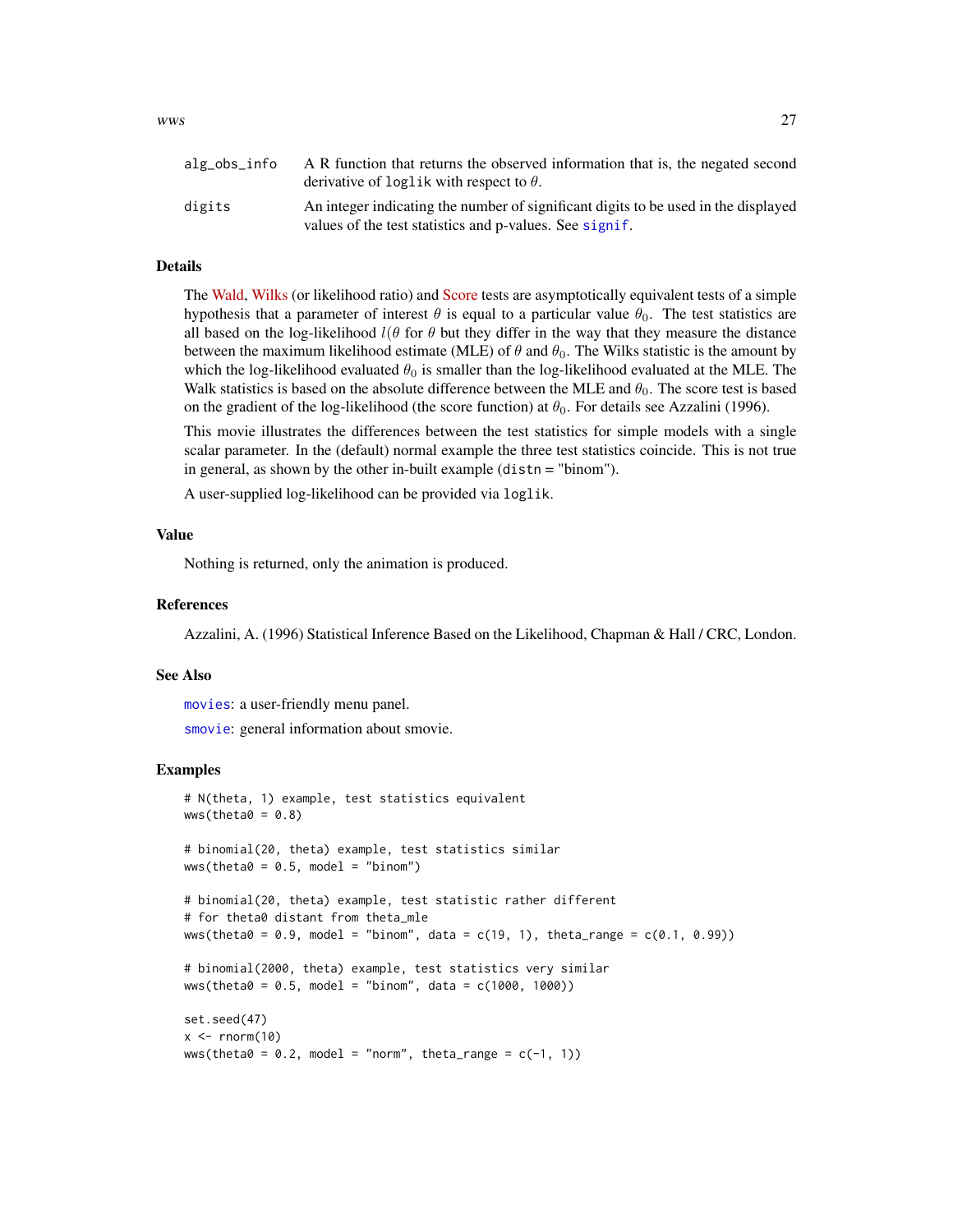```
# Log-likelihood for a binomial experiment (up to an additive constant)
bin_loglik <- function(p, n_success, n_failure) {
 return(n_success * log(p) + n_failure * log(1 - p))
}
wws(loglik = bin_loglik, theta0 = 0.5, theta_range = c(0.1, 0.7),theta_mle = 7 / 20, n_success = 7, n_failure = 13)
bin_alg_score <- function(p, n_success, n_failure) {
  return(n_success / p - n_failure / (1 - p))
}
bin_alg_obs_info <- function(p, n_success, n_failure) {
  return(n_success / p ^ 2 + n_failure / (1 - p) ^ 2)
}
wws(loglik = bin_loglik, theta0 = 0.5, theta_range = c(0.1, 0.7),theta_mle = 7 / 20, n_success = 7, n_failure = 13,
    alg_score = bin_alg_score, alg_obs_info = bin_alg_obs_info)
```